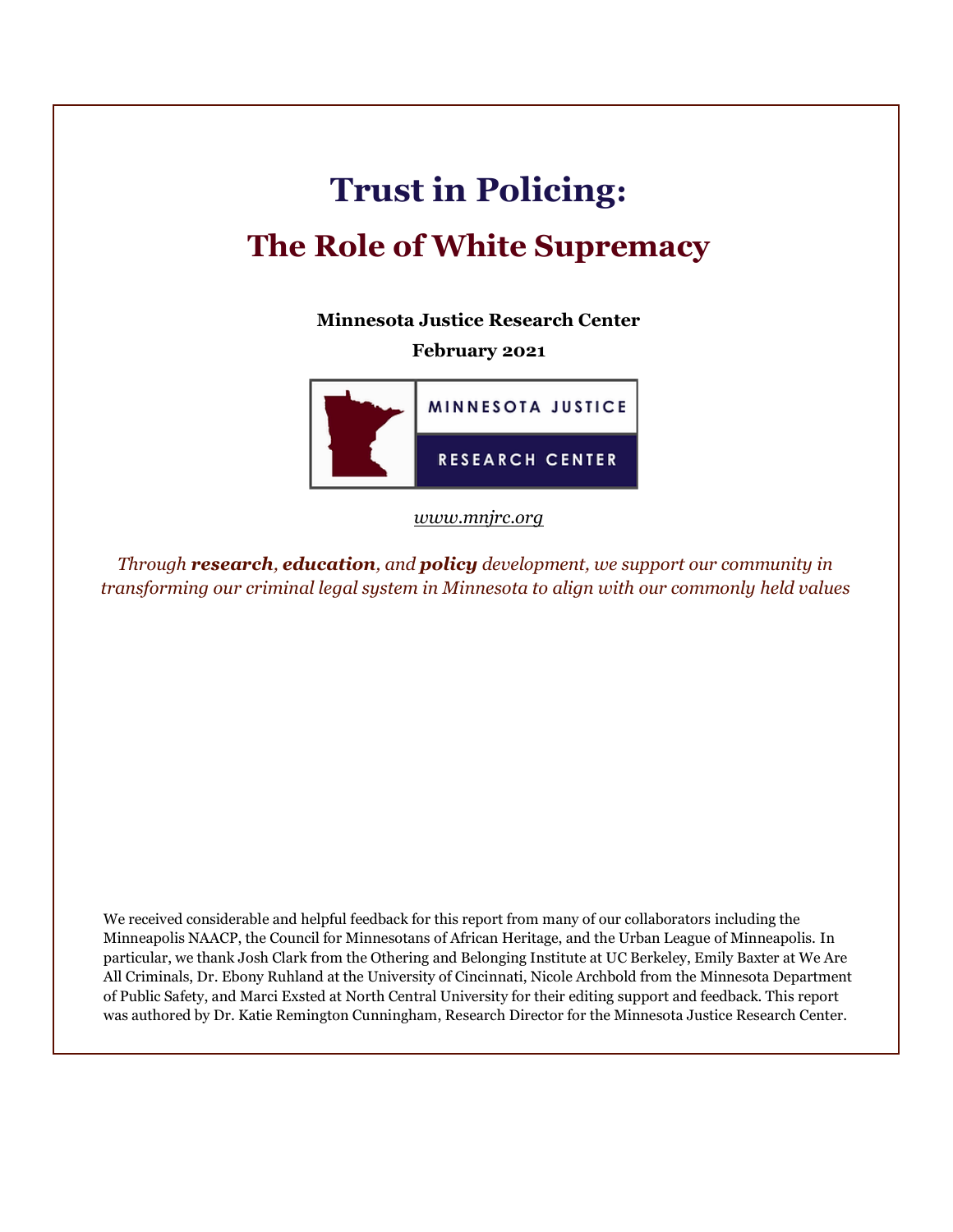## **Table of Contents**

| <b>Executive Summary</b>                                | 3  |
|---------------------------------------------------------|----|
| Introduction                                            | 5  |
| The Continuing Decline of Trust in Policing             | 5  |
| The Role of White Supremacy in Trusting Law Enforcement | 8  |
| Contemporary Examples of White Supremacy in Policing    | 9  |
| Recommendations                                         | 11 |
| Talk about it                                           | 11 |
| Conduct more research on white supremacy in policing    | 12 |
| Take action                                             | 13 |
| Evaluate and assess                                     | 15 |
| <b>Challenges to Implementing Recommendations</b>       | 15 |
| A Call to Action: Transparency for Trust                | 17 |
| References                                              | 18 |

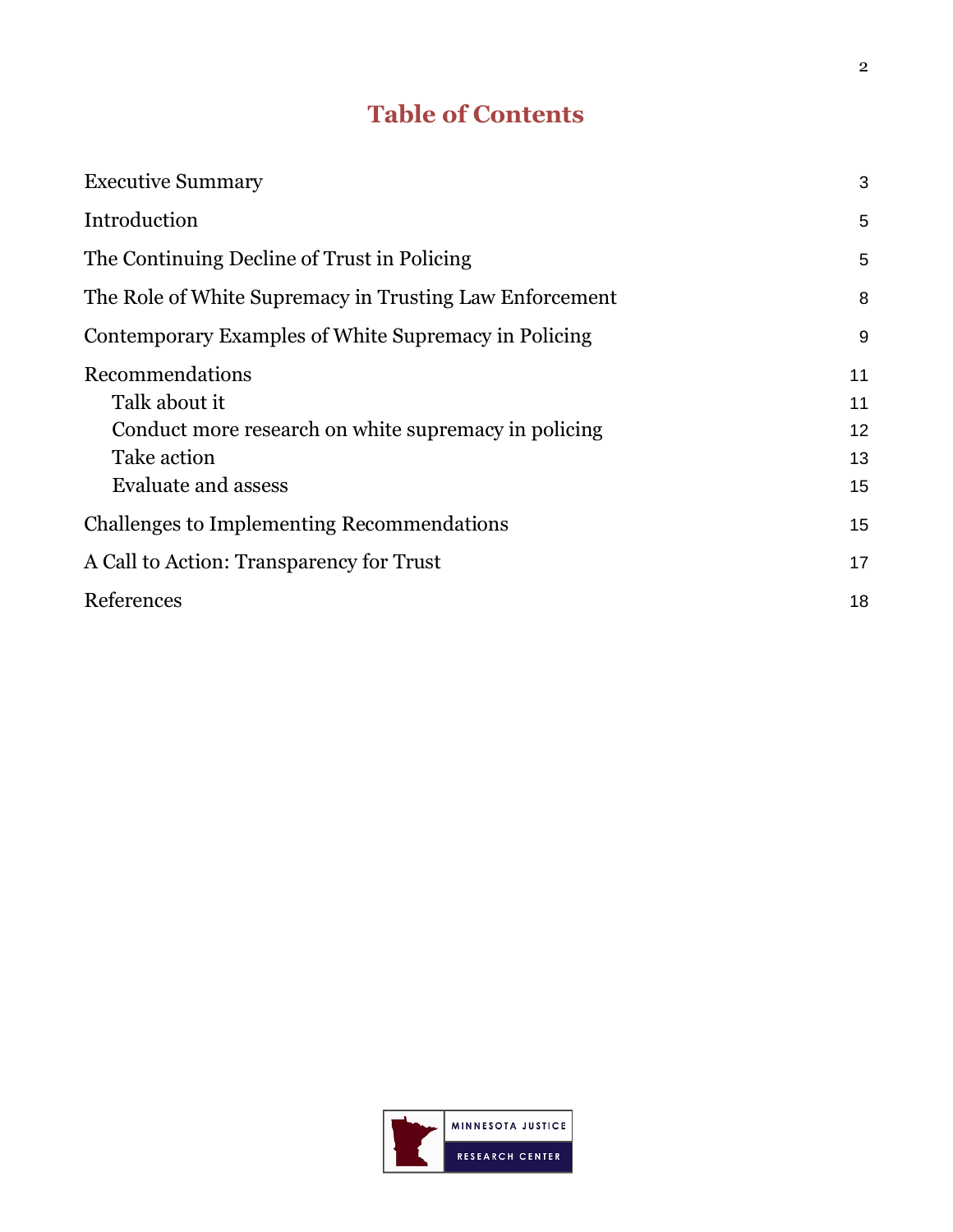## **Executive Summary**

## <span id="page-2-0"></span>**The Value of Trust in Policing**

At the **[Minnesota Justice Research Center](http://mnjrc.org/)**, we explore the importance of values like trust in our criminal legal system. Research on trust in policing paints a clear picture: Trust is low and has been declining, especially in communities of color. For the first time in 27 years, the majority of Americans *do not trust the police* [\(Ortiz, 2020\)](https://www.nytimes.com/2020/08/12/us/gallup-poll-police.html). This trust varies significantly by race. In Minnesota, 81% of white Minnesotans felt they could trust the police always or most of the time, while only 51% of Black Minnesotans felt that way [\(Lake Research Partners, 2020\)](https://mn.gov/cmah/assets/Police%20Reform%20Poll%20Executive%20Summary_tcm32-448444.pdf). When trust is as low as it is, we must dig into the research to learn more.

## **The Role of White Supremacy in Trusting Policing**

As many scholars have pointed out, the history of law enforcement in the United States is inextricably influenced by racism and the centuries of white supremacy and Black oppression (e.g. [Goff, 2021\)](https://www.annualreviews.org/doi/10.1146/annurev-criminol-093020-022549). White supremacy culture is baked into our society at every level, and none of us is immune. Thus, an important question is: *if white supremacist ideologies are in the air we breathe and in the foundations of law enforcement, how might communities of color ever trust the police?* Society must understand the role of race in policing to address it. This starts by recognizing the continued prevalence and danger of white supremacist ideologies.

For this report, we focus on the connection between *explicit white supremacist ideologies and hate groups* and law enforcement. We examine what the Anti-Defamation League (ADL) calls the "[full-fledged ideology](https://www.adl.org/resources/glossary-terms/white-supremacy)," more explicit (and arguably less insidious) than the white supremacy that characterizes the racism which plagues our nation.

## **Contemporary Examples of White Supremacy in Policing**

A 1995 [report](https://www.ncjrs.gov/App/abstractdb/AbstractDBDetails.aspx?id=172187) from the Southern Poverty Law Center (SPLC) explicitly warned police and government officials of the growing threat of violence from what they called "extremists and militant white supremacists." In 2006, the FBI released an intelligence assessment called "[White Supremacist Infiltration](http://s3.documentcloud.org/documents/402521/doc-26-white-supremacist-infiltration.pdf)  [of Law Enforcement](http://s3.documentcloud.org/documents/402521/doc-26-white-supremacist-infiltration.pdf)," describing how the presence of white supremacists among law enforcement personnel is a significant concern. A  $2015$  FBI report not only found links between police and white supremacist groups but what [Purdue \(2020\)](https://www.opendemocracy.net/en/countering-radical-right/other-epidemic-white-supremacists-law-enforcement/) calls "direct infiltration" of police departments. In her research examining what she also calls an "epidemic of white supremacists in police departments," [Vida Johnson \(2019\)](https://www.wedontowenobody.com/wp-content/uploads/2019/09/lcb231article2johnsonpdf.pdf) examined incidents in which police officers were found expressing their overtly racist beliefs or their direct connections to hate groups spread across *40 states and 100 police departments*. She highlights examples across the country, including a few here in Minnesota (in [Rochester,](https://www.twincities.com/2016/02/22/rochester-cop-facebook-posts-against-protesters-muslims/) [Minneapolis,](https://www.startribune.com/two-white-mpls-cops-fired-over-racial-slurs-incident-in-green-bay/234280301/) and [Burnsville\)](https://www.startribune.com/burnsville-cop-resigns-after-testifying-that-he-exchanged-racially-charged-texts-with-protest-shooter/411926216/?refresh=true).

Over the past two decades, many scholars and journalists have examined this issue (see [Carless &](https://revealnews.org/article/inside-hate-groups-on-facebook-police-officers-trade-racist-memes-conspiracy-theories-and-islamophobia/) Corey, [2019;](https://revealnews.org/article/inside-hate-groups-on-facebook-police-officers-trade-racist-memes-conspiracy-theories-and-islamophobia/) [Downs, 2016;](https://www.pbs.org/newshour/nation/fbi-white-supremacists-in-law-enforcement) [German, 2020](https://www.brennancenter.org/our-work/analysis-opinion/white-supremacist-links-law-enforcement-are-urgent-concern); [Purdue, 2020;](https://www.opendemocracy.net/en/countering-radical-right/other-epidemic-white-supremacists-law-enforcement/) [Robinson, 2019;](https://www.theguardian.com/commentisfree/2019/aug/21/police-white-nationalists-racist-violence) [Schulkin, 2020;](https://www.justsecurity.org/70507/white-supremacist-infiltration-of-us-police-forces-fact-checking-national-security-advisor-obrien/) & [Speri, 2017\)](https://theintercept.com/2017/01/31/the-fbi-has-quietly-investigated-white-supremacist-infiltration-of-law-enforcement/). However, there is effectively no publicly available data on the prevalence of white supremacists in law enforcement. Instead, most of what we know arises through accidental discovery and scandal.

### **Recommendations**

The public must trust that law enforcement officers will equitably and humanely enforce the law without hate or bias and that our police departments are not themselves furthering the cause of extremist violent hate groups. This requires that we talk about it, conduct more research, take action, and evaluate our efforts:

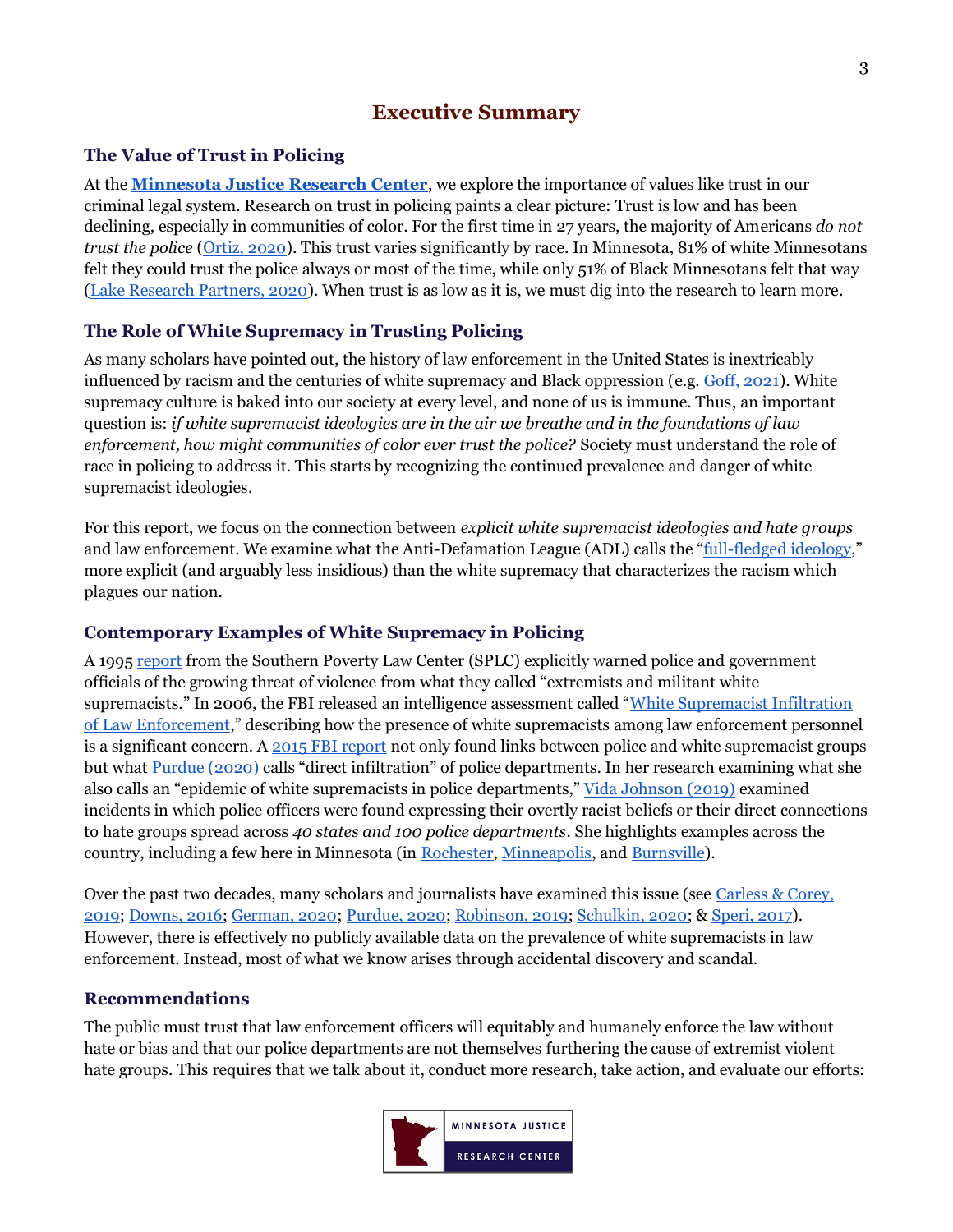#### *1. Talk about it*

**The first step we must take is to talk about the issue.** In particular, policy makers and public officials must talk honestly about the problem of white supremacy in policing. If the two FBI reports over the past 20 years are not enough evidence, the January 2021 attack on our nation's Capitol alongside the countless stories should be ample data to demonstrate the significance of this problem: in addition to the pervasive systematic racism baked into our system of law enforcement in this country, we have a problem with police holding, expressing, espousing, and acting on dangerous white supremacist ideologies. If public officials show that they are willing to call the problem by its name and stop its growth in the shadows for 20 more years, we will take a first step toward increasing trust.

#### *2[.Conduct more research on white supremacy](#page-11-0) in policing*

**We need accessible data on both white supremacy in law enforcement and racial bias in policing more broadly.** As researchers, we value and seek data to understand and discuss an issue with as much clarity as possible. While a plethora of examples highlight the *presence* of the problem, we still do not know much about the *nature* of the problem. To understand the urgent issue of white supremacists in policing alongside the messier and critical root cause of this issue - pervasive structural racism in America we must dig into the nature of the problem.

#### *3.Take action*

In addition to collecting more rigorous data on the nature of the relationship between race and police more broadly, we must move forward with attempts to address the urgent issue of white supremacist infiltration in law enforcement. **One place to take action is to prohibit the licensure of officers who have associations with white supremacist groups or who express these ideologies.** It is also important to note that decisive action can mean putting policies and programs into place *now* and creating a plan to tackle the larger issue moving forward, knowing that none of this will be solved overnight. Considering licensure is important, as the data shows us that responsive accountability measures like firing and litigation require significant resources and further erode the public's trust (e.g. [German, 2020\)](https://www.brennancenter.org/our-work/analysis-opinion/white-supremacist-links-law-enforcement-are-urgent-concern).

#### *4.Evaluate and assess*

Finally, **as these policies take shape, we must also put evaluation plans in place to determine if and how they work.** There are many instances, both in the criminal legal context and in social systems more broadly, of interventions and solutions that are well-meaning but ineffective. As mentioned above, when we take action, we need to also set out a plan for next steps and longer-term change, part of which involves determining the metrics we should be assessing to explore whether our work is achieving the change we want to see.

**Summary:** While the work to root out racism's grip on society will require massive cultural shifts, rooting out the *explicit links* between individuals' white supremacist ideologies and our law enforcement is a first step. We must continue talking about white supremacy as a serious and dangerous issue in policing. We need better and more data on the issue. And we must act now, not in 20 years, to address this issue. We must rigorously evaluate our efforts and continue this work. *Trust in police is a clear challenge. If we can agree that trust is important - trust in our current system of law enforcement and in whatever our future systems of public safety look like - then we must begin to address the role of white supremacy.* 

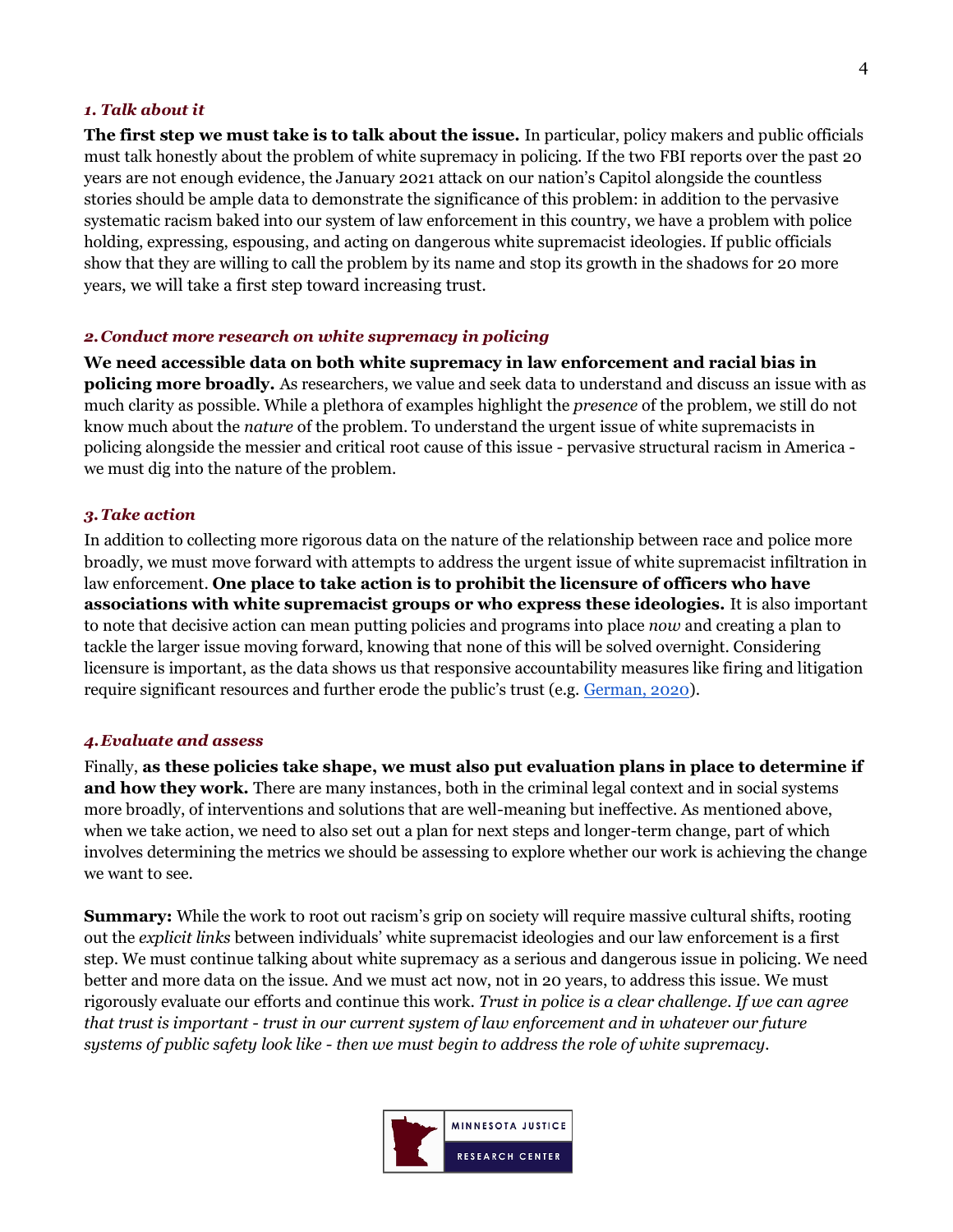## <span id="page-4-0"></span>**Trust in Policing: The Role of White Supremacy**

## **I. Introduction**

*"We need to trust those that are supposed to protect us"*  - Black survey respondent, Mpls Public Safety Survey (LCEF, 2020)

Perspectives around policing are polarized in this country. However, we might all agree that developing, deepening, and maintaining a sense of trust that police will equitably and humanely enforce the law is paramount. At the **[Minnesota Justice Research Center,](http://mnjrc.org/)** we use research, education, and policy development to explore the importance of values like trust in our criminal legal system and transform how we think about justice in Minnesota. Research on trust in policing paints a clear picture: Trust is low, especially among communities of color, and has been declining across the board. When trust is as low as it is, we must dig into the research to learn more. Doing so allows us to explore options to increase public confidence.

To trust is human. Psychologically speaking, we are wired to be trusting, especially when we feel safe and loved [\(Kramer, 2009\)](https://hbr.org/2009/06/rethinking-trust). We default to trust with our families and our friends. And while we often think of trust in relation to individuals, we also grow to develop trust in systems and in roles. Psychologist Robyn Dawes illustrates what "role trust" might look like, explaining, "We trust engineers because we trust engineering and that engineers [as individuals] have been taught to apply valid principles of engineering" [\(Dawes, 1996, p. 24\)](https://www.simonandschuster.com/books/House-of-Cards/Robyn-Dawes/9780684830919).

By this same token, do we trust police? Do we trust policing? Do we agree on what "valid principles of policing" are? In our current national dialogue, following the killing of George Floyd here in Minneapolis and other both high- and low-profile officer-involved killings, many are digging into questions about what role police departments actually play. Do we double-down on efforts to reform police departments or dismantle the institution and build something new by re-imagining what public safety might look like? When we think about whether communities trust policing, we must make assumptions about what we trust police to *do*. Are police departments designed to protect us, as the quote above implies? As these important conversations unfold, many of us start with the premise that police departments - or whatever organization or institution we might re-imagine - should fulfill two collective goods: provide public safety and *equitably and humanely*  enforce the law.

In the report that follows, we explore what the research shows about trust in policing, the role of white supremacy in building trust, and the evidence of contemporary examples of white supremacy in policing. We then offer four recommendations for policy makers, researchers, and the general public to address the explicit connections between law enforcement and individuals who express white supremacist ideologies as a starting point to tackle the larger challenge of white supremacy in policing. The report closes by identifying some challenges to implementing the recommendations and re-focusing on the value of trust.

## **II. The Continuing Decline of Trust in Policing**

<span id="page-4-1"></span>Research on trust in policing paints a clear picture: Trust is low, especially among communities of color, and has been declining across the board. Since 1993, an annual Gallup survey has found that public confidence in the police has hovered between 52% and 64% [\(Brenan, 2020\)](https://news.gallup.com/poll/317135/amid-pandemic-confidence-key-institutions-surges.aspx). However, just this past year, that number

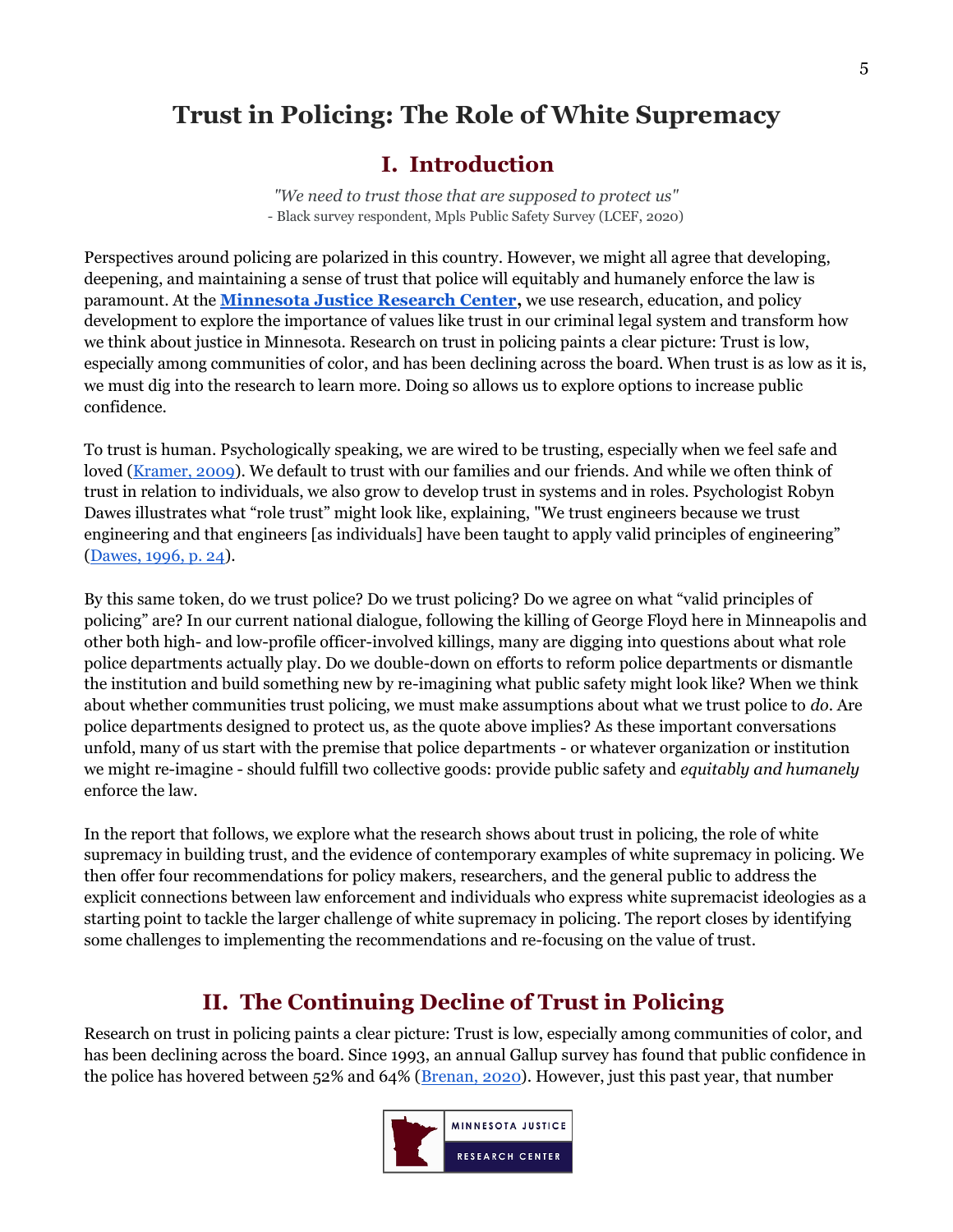dipped below 50%; For the first time in 27 years, **the majority of the surveyed population do not trust the police** [\(Ortiz, 2020\)](https://www.nytimes.com/2020/08/12/us/gallup-poll-police.html)



This drop is significant, but it's also important to note that, even when trust was at its height, more than a third of the survey respondents did not have much trust in the police [\(Brenan, 2020\)](https://news.gallup.com/poll/317135/amid-pandemic-confidence-key-institutions-surges.aspx). This is not a new problem. Digging deeper into the data, we find that this confidence varies depending on the race of the population surveyed. Since beginning these annual surveys, Gallup has found consistent differences between Black and white respondents [\(Jones,](https://news.gallup.com/poll/317114/black-white-adults-confidence-diverges-police.aspx) 2020). As of 2020, that difference was the largest it has ever been with 56% of white adults reporting a great deal or quite a lot of confidence in police compared to just *19% of Black adults* surveyed. Few Black Americans trust the police.



#### Americans' Trust in the Police, By Race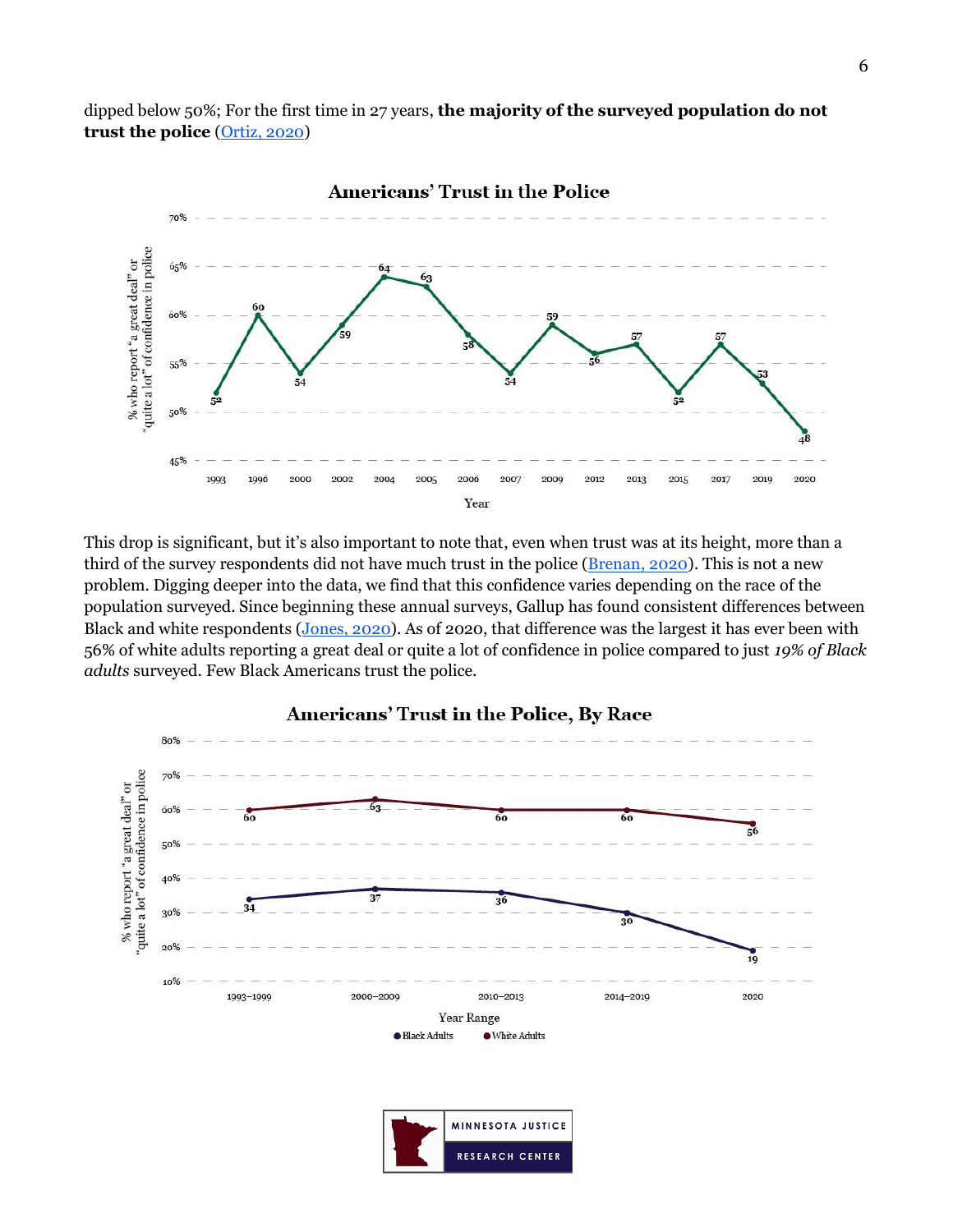What does this look like closer to home? Black Minnesotans make up around 7% of the state population but comprise nearly 38% of the state prison population [\(Minnesota Department of Corrections,](https://mn.gov/doc/assets/Adult%20Prison%20Population%20Summary%201-1-2021_tcm1089-467125.pdf) 2021). In Minnesota, a poll conducted in late August of 2020 by the Council for Minnesotans of African Heritage (CMAH) demonstrated that while 81% of white Minnesotans felt they could trust the police always or most of the time, only 51% of Black Minnesotans - including both immigrant and non-immigrant Black Minnesotans - felt that way (<u>Lake Research Partners, 2020</u>).<sup>1</sup> While it seems both Black and white Minnesotans tend to be more trusting of the police than the average American, increasing public confidence in a state where half of our Black population does not trust the system poses challenges.



#### Would you say that you feel confident that you can call on and trust the police if you are in an emergency?

Examining data from the Twin Cities, several studies show a bleaker picture. Researchers surveyed and interviewed Black, Latinx, and Native American residents of Minneapolis on their views of the Minneapolis Police Department [\(Leadership Conference Education Fund, 2020\)](https://civilrights.org/edfund/2020/12/10/new-survey-reveals-deep-dissatisfaction-with-minneapolis-police-department/). Residents reported feeling that officers are not part of their community or accessible, their services are inadequate, they use force inappropriately, and they are not held accountable for their actions. In sum, most residents (54.6% of Native American, 69.1% of Latinx, and 54.6% of Black residents) believed the *role of the police* needs to change. Another study conducted with residents of North Minneapolis found *only 15%* of interviewees reported they had "quite a lot" or a "great deal" of confidence in the police, and that persistent negative experiences with police reduced their trust significantly [\(Phelps, Powell & Robertson, 2020\)](https://www.cura.umn.edu/research/over-policed-and-under-protected-public-safety-north-minneapolis?utm_source=CURA&utm_campaign=1de07b59e8-CBR_Email-Spring-2018_COPY_01&utm_medium=email&utm_term=0_580f30cfc5-1de07b59e8-433956901#Project%20Background).

Trust, of course, is a two-way street. On the one hand, as Brian Jackson (2015) from the RAND Corporation points out, "We understand why it is tough to build and maintain [trust]: even under the best of circumstances, the role of police means that they interact with citizens at their most vulnerable, must contend with stressful and volatile situations, and may have to take actions that every individual involved is unlikely to view positively." On the other hand, research shows us that in white communities, police routinely interact positively with citizens *not just* when they are at their most vulnerable (e.g. see [Weisburd](https://www.nap.edu/read/24928/chapter/9)  [& Majmundar, 2018\)](https://www.nap.edu/read/24928/chapter/9) and that during traffic stops - which represent most police community interactions -

<sup>1</sup> *Interestingly, the CMAH poll included a national survey and found that compared to Black Americans nationally, a larger share of Black Minnesotans reported that they can call on and trust the police in an emergency all of the time. But a larger share of Black Minnesotans than Black Americans nationally also say that they can "rarely" or "never" call on and trust the police.*

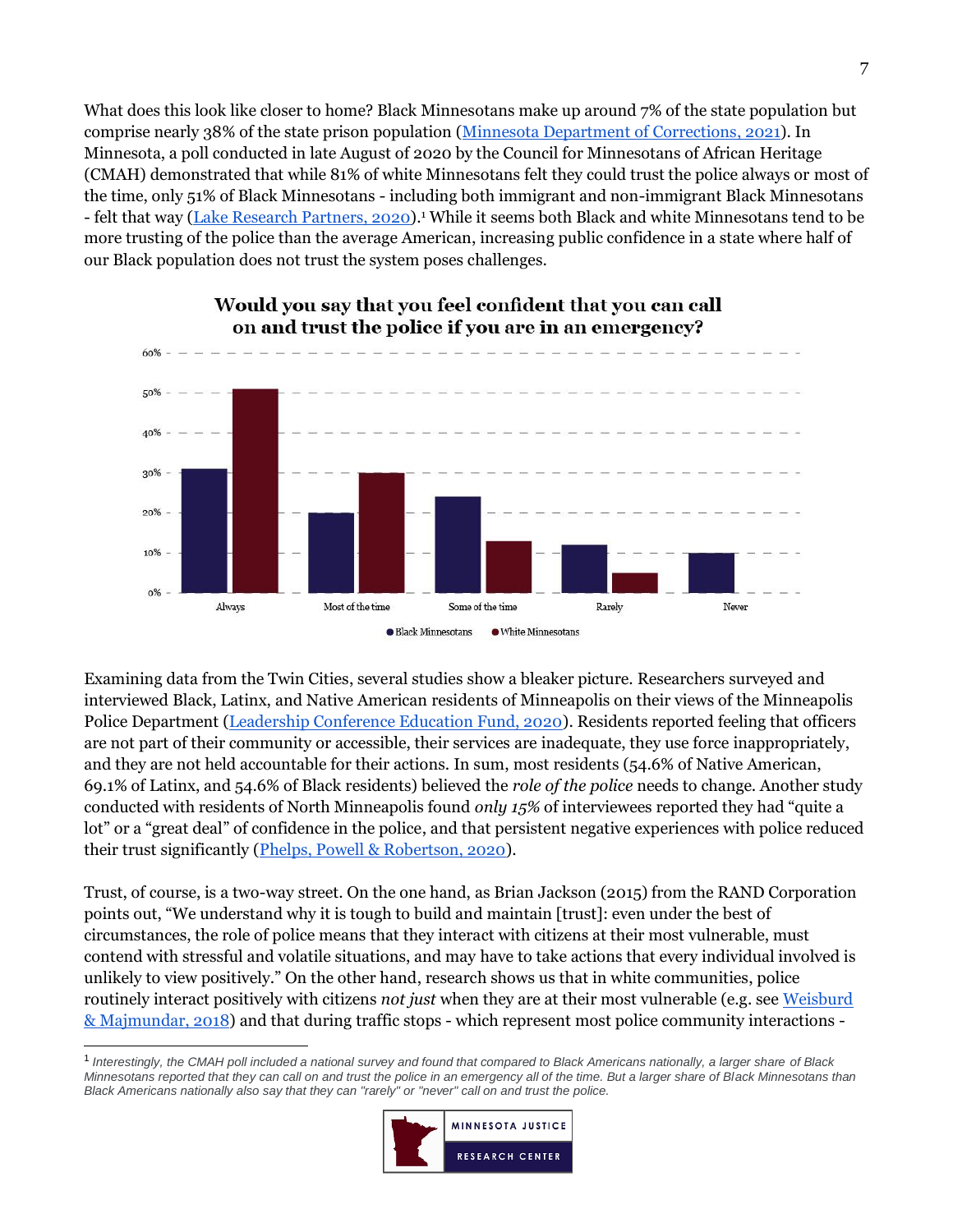officers speak to Black drivers more informally, disrespectfully, harshly, and with fewer explanations [\(Voigt](https://www.pnas.org/content/114/25/6521)  [et al., 2017\)](https://www.pnas.org/content/114/25/6521). When the community develops trust in law enforcement, police can be more trusting that the community will support them in doing their job.

In examining the relationship between police and communities, one need not dig far to learn how centuries of historical inequities and injustices have limited the ability for many communities to trust police.

## <span id="page-7-0"></span>**III. The Role of White Supremacy in Trusting Law Enforcement**

As many scholars have pointed out, to examine the history of law enforcement in the United States is to understand its original intent as a tool for Black oppression (e.g. [Goff, 2021\)](https://drive.google.com/file/d/1vWUxTqv6SzBdIGyohB1VI8I0OyiwsK6g/view?usp=sharing). Research shows, and many Black Americans know viscerally, that the relationship between policing and white supremacy is as old as our system of law enforcement. In the South in the 1700s, law enforcement patrols were created to stop escaped enslaved people [\(Bass, 2001\)](https://www.jstor.org/stable/29768062?seq=1). The history of policing is inextricably tied to the role of white supremacy in this country.

White supremacy culture is baked into our society at every level, and none of us is immune. Whole bodies of sociological and criminological research (see Baldwin, Delgado, Du Bois, Kendi, Nayak, and powell as leaders in this work) have examined the relationship between race, in particular whiteness, and the creation of and perpetuation of inequities across sectors from education, housing, and the criminal legal system. Many scholars have also examined more closely the role of race in policing (see Braga, Eberhardt, Forman, Goff, and Weizer as leaders in this work). Reciprocally, narratives about crime and the need to quell it have been used to generate and manipulate fear that plays upon and reproduces racism and white supremacy [\(Simon, 2007\)](https://www.google.com/books/edition/Governing_Through_Crime_How_the_War_on_C/N2VQKWSt2oMC?hl=en). Thus, an important question is: *if white supremacist ideologies are in the air we breathe and in the foundations of law enforcement, how might communities of color ever trust the police?* 

A critical first step is discussing the problem. As a society, we must understand the role of race in policing and how it intersects with the roles of ethnicity and class - to address it. This starts by recognizing the continued prevalence and danger of white supremacist ideologies.

As we discuss problems, we must define terms. When studying race and racism more broadly, scholars and journalists use terms like white supremacist, white nationalist, the alt-right, domestic terrorist, and far-right extremist just to name a few. Defining becomes especially challenging when some argue that narrowing the definition of something like white supremacy can actually serve to bolster its foundation on division and hierarchy, while others note that broadening definitions serve to water down important distinctions (see [Newkirk, 2017](https://www.theatlantic.com/politics/archive/2017/10/the-language-of-white-supremacy/542148/) for a deeper dive into defining white supremacy).

In this exploration of white supremacy in policing, we recognize the value of engaging in this debate. For now, we turn to three organizations that center these issues in their work to borrow definitions: the FBI, the SPLC and the ADL.

In their investigations of the danger of white supremacy as a domestic terror threat, the FBI uses the term "white supremacist extremists" (WSE) defined as "groups or individuals who facilitate or engage in acts of violence directed at the Federal Government, ethnic majorities or Jewish persons in support of their belief that Caucasians are intellectually and morally superior to other races" ([House Hearing, 2019\)](https://www.govinfo.gov/content/pkg/CHRG-116hhrg36828/html/CHRG-116hhrg36828.htm).

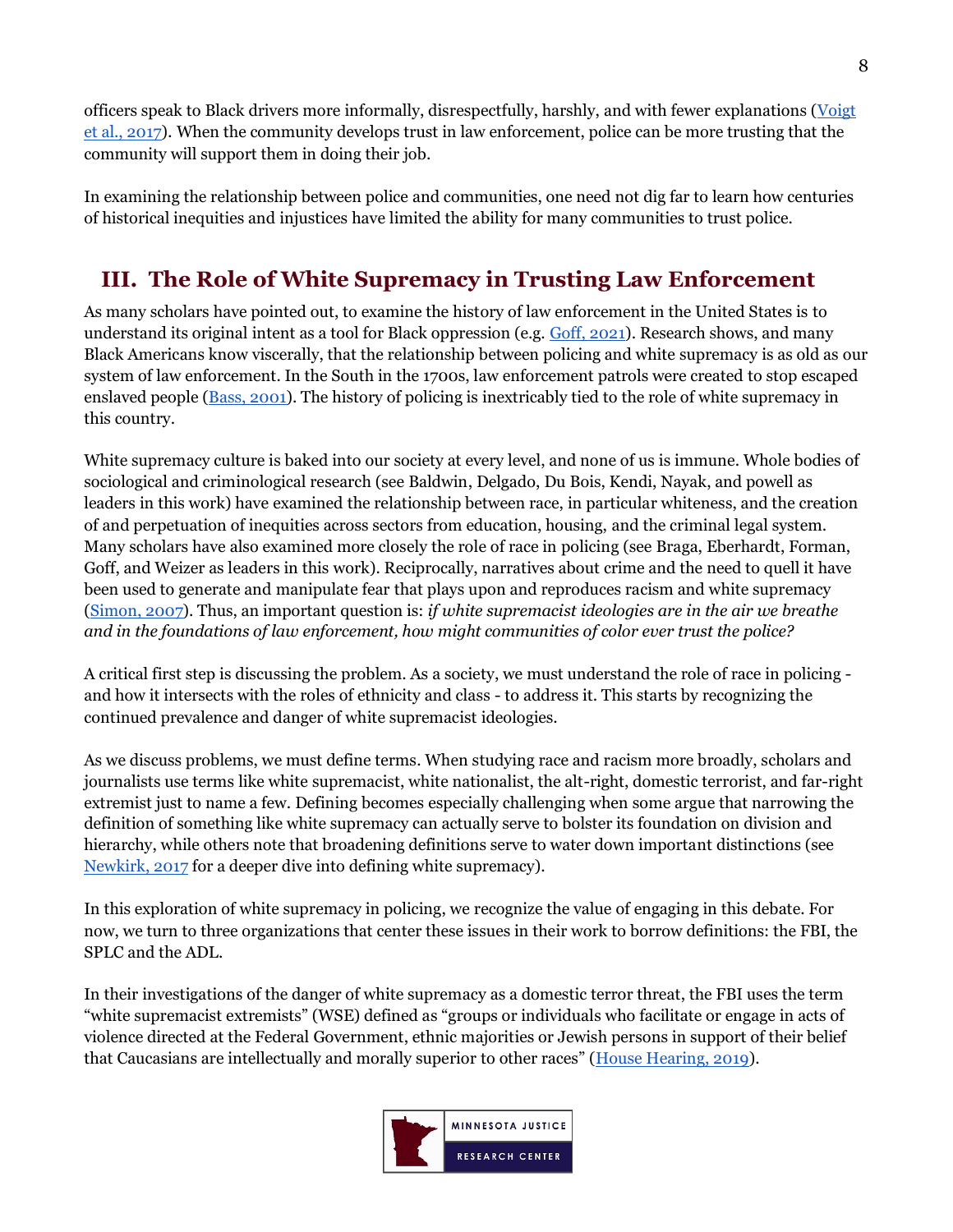In their work on examining the impact of hate groups across the nation, the SPLC uses the term "white nationalist," reflecting the shift in language and expression of ideologies over time, and defines white nationalist groups as organizations that "espouse white supremacist or white separatist ideologies, often focusing on the alleged inferiority of nonwhites" ([SPLC, n.d.\)](https://www.splcenter.org/fighting-hate/extremist-files/ideology/white-nationalist).

As they monitor extremism across the ideological spectrum, the ADL uses the term white supremacy as "to characterize various belief systems central to which are one or more of the following key tenets: 1) whites should have dominance over people of other backgrounds, especially where they may co-exist; 2) whites should live by themselves in a whites-only society; 3) white people have their own "culture" that is superior to other cultures; 4) white people are genetically superior to other people. As a full-fledged ideology, white supremacy is far more encompassing than simple racism or bigotry"  $(ADL, n.d.).$  $(ADL, n.d.).$  $(ADL, n.d.).$ 

Some scholars favor a broader definition in their work highlighting the history of racist violence in police, the overpolicing of people of color *and* underpolicing of white supremacist violence, and the manipulation of police recruits by ordering, maintaining, infusing, and embodying white supremacist ideologies (see [Ward,](https://www.cambridge.org/core/journals/du-bois-review-social-science-research-on-race/article/living-histories-of-white-supremacist-policing/E2503031AD0D2A85B464E56D44930166)  [2018,](https://www.cambridge.org/core/journals/du-bois-review-social-science-research-on-race/article/living-histories-of-white-supremacist-policing/E2503031AD0D2A85B464E56D44930166) Beliso‐[De Jesús, 2019,](https://anthrosource.onlinelibrary.wiley.com/doi/abs/10.1111/aman.13357) and [Castle, 2020](https://link.springer.com/article/10.1007/s10612-020-09493-6?fbclid=IwAR3sS5jJAFsudv69SGfQgvPEsHhxxMYOLsqDJ_SHwxudnGN_hbqxvJPBQjo) as examples). Other scholars examine incidences of police engaging directly in white supremacist hate groups and acting on and explicitly expressing white supremacist ideologies (see Jones, 2016 and [Johnson, 2019](https://www.wedontowenobody.com/wp-content/uploads/2019/09/lcb231article2johnsonpdf.pdf) as examples).

For this report, we focus on the connection between *explicit white supremacist ideologies and hate groups* and law enforcement. Taking these definitions together, we examine what the ADL calls the "full-fledged ideology," more explicit (and arguably less insidious) than the white supremacy that characterizes the racism which plagues our nation. As we employ the FBI's definition, we broadly consider "acts of violence" as violent and hateful language. In reality, we could argue (with ample evidence) that the nature and design of policing in this country is reliant on white supremacist culture. Instead, we dig into the data on the danger of the direct connection and even infiltration of individuals with white supremacist ideologies and law enforcement.

## <span id="page-8-0"></span>**IV. Contemporary Examples of White Supremacy in Policing**

In 1995, the United States Department of Justice received a report from the SPLC's "Klan Watch" explicitly warning *police* and other government officials of the growing nationwide threat of violence from what they called "extremists and militant white supremacists" ([SPLC, 1995\)](https://www.ncjrs.gov/App/abstractdb/AbstractDBDetails.aspx?id=172187). The report outlined how two of the country's most influential militias and the country's premier neo-Nazi group had "set in motion counterintelligence campaigns that apparently target law enforcement agencies, the military, government officials, and civil rights organizations." Furthermore, in conversations about these threats, an FBI official observed that many of the white supremacists were "better armed than some law enforcement agencies" ([SPLC, 1995\)](https://www.ncjrs.gov/App/abstractdb/AbstractDBDetails.aspx?id=172187).

A decade later the nation's top law enforcement organization weighed in: In 2006, the FBI released a highly redacted intelligence assessment called White Supremacist [Infiltration of Law Enforcement.](http://s3.documentcloud.org/documents/402521/doc-26-white-supremacist-infiltration.pdf) In the briefing, the FBI describes how the presence of white supremacists among law enforcement personnel is a *significant concern*. In the report, they do *not* use the more recent term "white supremacist extremists," but instead warn of both white supremacists in "organized groups" *and* "law enforcement personnel sympathetic to white supremacist causes." The FBI highlights the danger of this presence for the public and for law enforcement officers themselves.

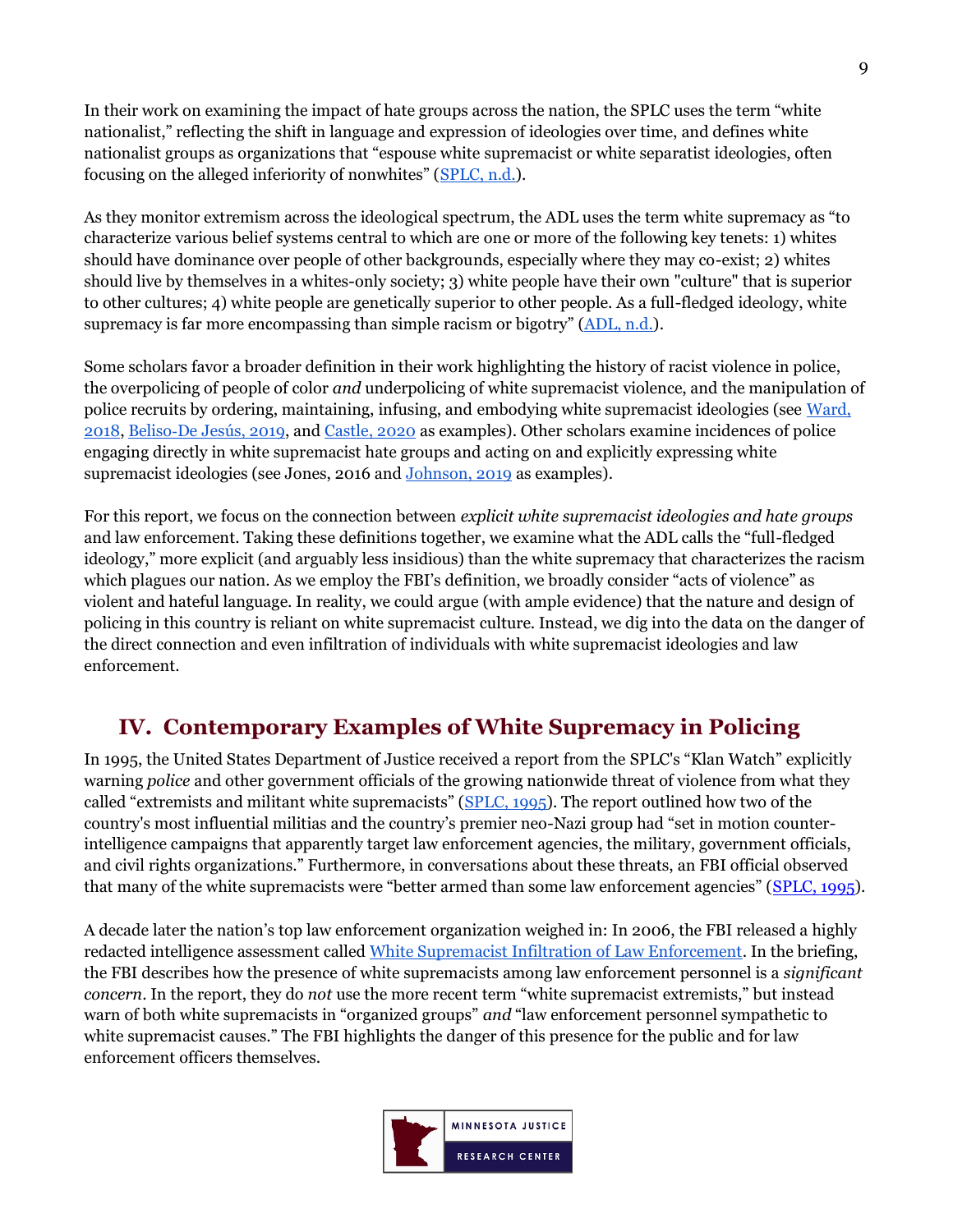In a piece for the Brennan Center, Michael German, an FBI agent whose job was to infiltrate white supremacist groups, describes his frustration with the lack of response to explicit racism in law enforcement [\(German, 2020\)](https://www.brennancenter.org/our-work/analysis-opinion/white-supremacist-links-law-enforcement-are-urgent-concern). He and many others who have written on this topic (see [Downs, 2016;](https://www.pbs.org/newshour/nation/fbi-white-supremacists-in-law-enforcement) [Purdue, 2020;](https://www.opendemocracy.net/en/countering-radical-right/other-epidemic-white-supremacists-law-enforcement/) [Robinson, 2019;](https://www.theguardian.com/commentisfree/2019/aug/21/police-white-nationalists-racist-violence) [Schulkin, 2020;](https://www.justsecurity.org/70507/white-supremacist-infiltration-of-us-police-forces-fact-checking-national-security-advisor-obrien/) and [Speri, 2017\)](https://theintercept.com/2017/01/31/the-fbi-has-quietly-investigated-white-supremacist-infiltration-of-law-enforcement/) point to the now well-known 2006 FBI intelligence assessment as being evidence enough for needing a larger and national response to this problem.

And yet, another decade passed before the FBI again warned the public of the danger of white supremacists in policing, this time through a classified FBI Counterterrorism Policy Guide in 2015. In reporting on the document, Alice Speri of The Intercept highlights the guide's findings, which are similar to the intelligence assessment from 2006: white supremacists and domestic extremist groups have active links to law enforcement officers at "epidemic levels" ([Speri, 2017\)](https://theintercept.com/2017/01/31/the-fbi-has-quietly-investigated-white-supremacist-infiltration-of-law-enforcement/). The 2015 FBI report not only found links between police and white supremacist groups but what [Purdue \(2020\)](https://www.opendemocracy.net/en/countering-radical-right/other-epidemic-white-supremacists-law-enforcement/) calls "direct infiltration," noting that domestic terrorists were "using links in law enforcement to gain intelligence, gain restricted access privileges, and ultimately evade capture." Again, this poses significant danger for both law enforcement departments and communities more broadly. The public must trust that law enforcement officers will protect and serve without hate or bias, but also that our police departments are not themselves serving to further the cause of extremist violent hate groups.

In her research examining what she also calls an "epidemic of white supremacists in police departments," [Vida Johnson \(2019\)](https://www.wedontowenobody.com/wp-content/uploads/2019/09/lcb231article2johnsonpdf.pdf) studied incidents in which police officers (including high-ranking officials) were found expressing their overtly racist beliefs or their direct connections to hate groups spread across *40 states and 100 police departments*. She highlights examples in LA and Cleveland in the 90s of officers with direct ties to white supremacist groups. She points to more recent examples in Florida, Alabama, and Louisiana of officers appearing in photos giving Nazi salutes, sporting white supremacist tattoos, and attempting to explicitly recruit members onto the force from a local KKK chapter. Here in Minnesota, Johnson points to incidents in Rochester in which an officer posted about [shooting Muslims in the face,](https://www.twincities.com/2016/02/22/rochester-cop-facebook-posts-against-protesters-muslims/) in Minneapolis in which off-duty police officers engaged in [fights using racial slurs i](https://www.startribune.com/two-white-mpls-cops-fired-over-racial-slurs-incident-in-green-bay/234280301/)n Green Bay and Apple Valley, or in Burnsville where an officer admitted to exchanging [racist emails](https://www.startribune.com/burnsville-cop-resigns-after-testifying-that-he-exchanged-racially-charged-texts-with-protest-shooter/411926216/?refresh=true) with a white man convicted for shooting Black protesters. These highlight the nature of this problem closer to home. And these are only examples in which a scandal arose following the discovery of links to hate groups or the unfolding of horrific racist events.

As more examples come to light, a growing body of evidence shows links between police officers and white supremacist ideologies emerging online. One recent investigation by [Carless and Corey \(2019\)](https://revealnews.org/article/inside-hate-groups-on-facebook-police-officers-trade-racist-memes-conspiracy-theories-and-islamophobia/) of Reveal News verified the identities of nearly 400 officers at every level of American law enforcement from 150 departments who were members of online forums of extremist groups where they actively participated in hate speech, expressed Islamophobia and other white supremacist ideologies, and spouted anti-government rhetoric.

A team of attorneys in Philadelphia launched a research project called the "[Plain View Project](https://www.plainviewproject.org/)" (PVP) examining thousands of horrifyingly biased, dehumanizing, and violent Facebook posts and comments made by current and former verified police officers with the goal of encouraging departments to investigate the comments that "erode civilian trust and confidence in police." The PVP team examined the Facebook accounts of nearly 3,000 officers from eight police departments in six states (PA, TX, MO, AZ, ID, and FL) and an additional 600 retired officers from those same departments producing data that even alarmed experts in race and criminal justice [\(Hoerner & Tulsky, 2019\)](https://www.buzzfeednews.com/article/emilyhoerner/police-facebook-racist-violent-posts-comments-philadelphia).

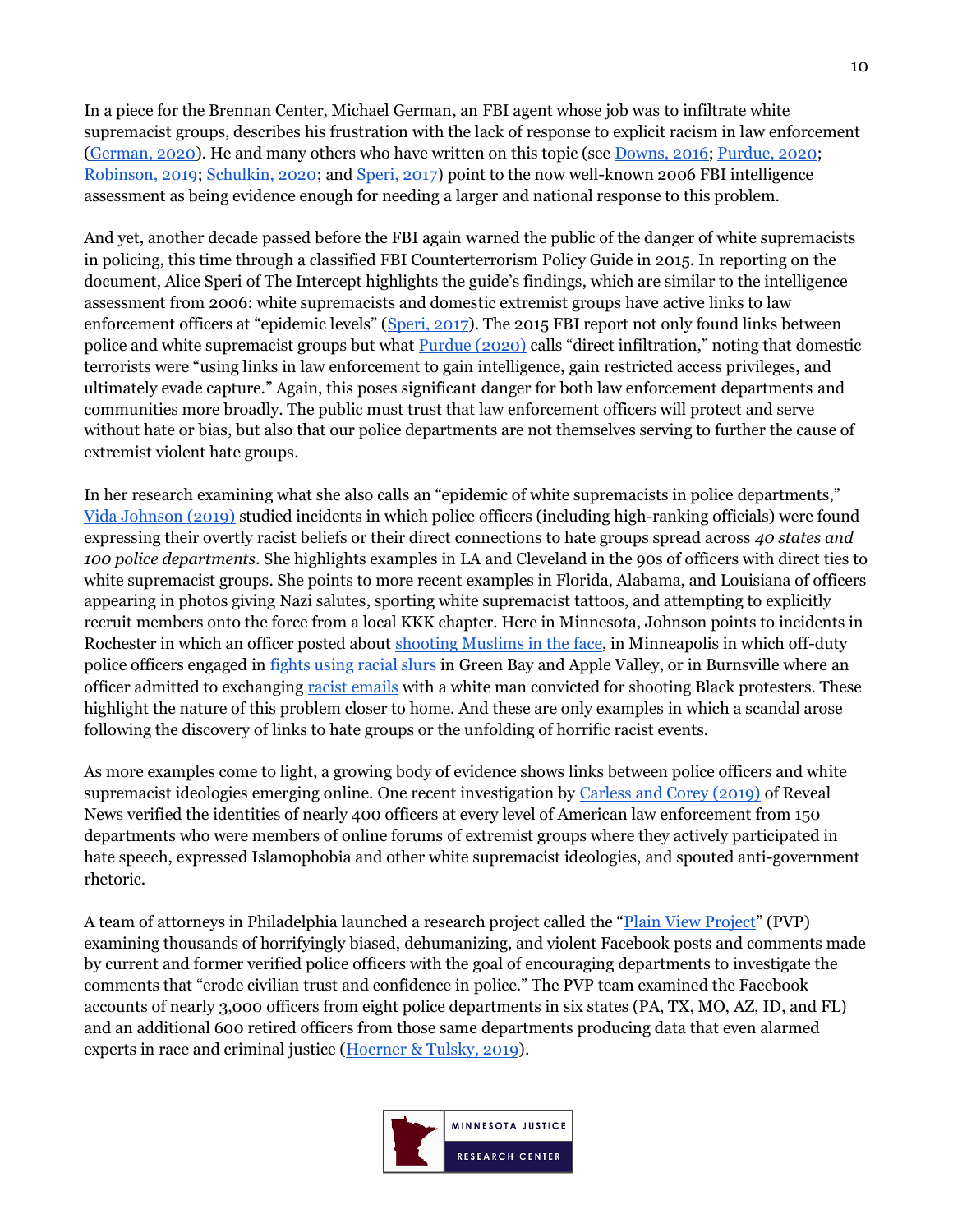In Oakland, a former Oakland Police Department officer who was involved in two fatal shootings while on duty posted to his social media account describing his participation storming the U.S. Capitol as part of the January 6, 2021 assault on public servants and our democracy. Several current Oakland Police Department officers liked and commented on the post [\(BondGraham, 2021\)](https://oaklandside.org/2021/01/07/former-oakland-police-officer-defends-capitol-mob-and-spreads-conspiracies-earning-likes-from-opd-officers/?fbclid=IwAR35s_6mA316MVooGAYkGisZm4ItqdltYNG5JHiiKmhhgzvN8eAeoNX11YQ). NPR released an investigation finding that at least 31, or 15%, of the first 200 individuals charged in the insurrection on our nation's Capitol had possible ties to the military or law enforcement, a finding that has "especially alarmed government officials" [\(NPR, 2021\)](https://www.npr.org/2021/02/09/965472049/the-capitol-siege-the-arrested-and-their-stories?origin=NOTIFY). Considering the warnings over the past twenty years, this should not be surprising.

There is effectively no publicly available data on the prevalence of white supremacists in law enforcement. Instead, most of what we know arises through accidental discovery and scandal. A quick internet search yields hundreds of examples, like the Black man in Muskegon County, Michigan who toured a house for sale - a house of a cop - and found a framed KKK application [\(Bella, 2019\)](https://www.washingtonpost.com/nation/2019/08/09/black-man-michigan-cop-kkk-house-suspension/). Or the School Resource Officer who worked as an organizer for a white nationalist group called Identity Evropa [\(Weill, 2019\)](https://www.thedailybeast.com/virginia-cop-daniel-morley-revealed-as-identity-evropa-member). When putting these hundreds of examples into context, the reality is that there are around 18,000 police departments in the United States. While it's a small number in reference to the total police departments that we *know* about, it is a surprising, dangerous, and meaningful number. Furthermore, the FBI reports are both heavily redacted or classified, and one might imagine the FBI has enough evidence to warn law enforcement of the problem.

Taking together the above examples, and many others like it, a pattern emerges: the expressions of white supremacist ideologies by law enforcement officers are becoming more emboldened and progressively more explicit and overt. In the 2006 FBI report, agents cite the example of a skinhead group encouraging what they call "ghost skins" to seek positions in police agencies. Ghost skins are members who avoid overt displays of affiliation so as to "blend into society and covertly advance white supremacist causes" ([FBI, 2006;](http://s3.documentcloud.org/documents/402521/doc-26-white-supremacist-infiltration.pdf) [Speri](https://theintercept.com/2017/01/31/the-fbi-has-quietly-investigated-white-supremacist-infiltration-of-law-enforcement/)  [2017\)](https://theintercept.com/2017/01/31/the-fbi-has-quietly-investigated-white-supremacist-infiltration-of-law-enforcement/). In 2017, a Washington D.C. police officer brazenly appeared in court while on-duty wearing a T-shirt emblazoned with white nationalist symbols and other threatening content *over* his police uniform [\(Harrell,](https://www.miamiherald.com/news/nation-world/national/article164370727.html)  [2017;](https://www.miamiherald.com/news/nation-world/national/article164370727.html) [Ward, 2018](https://www.cambridge.org/core/journals/du-bois-review-social-science-research-on-race/article/living-histories-of-white-supremacist-policing/E2503031AD0D2A85B464E56D44930166)). It's almost as if organized groups are seeing how far they can push themselves out there and position their views as legitimate before society does something about it.

## **V. Recommendations**

<span id="page-10-0"></span>If the two FBI reports over the past 20 years are not enough evidence, the January 6, 2021 attack on our nation's Capitol alongside the countless stories that crop up weekly should be ample data to demonstrate the significance of this problem: in addition to (and likely resulting from) the pervasive systematic racism baked into our system of law enforcement in this country, we have a problem with police holding, expressing, espousing, and acting on dangerous white supremacist ideologies.

### <span id="page-10-1"></span>*1. Talk about it*

**The first step we must take is to talk about the issue.** Specifically, policy makers and public officials must talk honestly about the problem of white supremacy in policing. The public must also be vocal about this issue and name it. As Pete Simi - a sociologist who studies the presence of white supremacists in the military - notes, this issue has been a problem "for decades'' ([Speri, 2017\)](https://theintercept.com/2017/01/31/the-fbi-has-quietly-investigated-white-supremacist-infiltration-of-law-enforcement/). In one study, Simi finds nearly one-third of individuals charged with far-right terrorism-related activities had some experience in the military, and that only counted individuals who were indicted [\(Simi & Bubolz, 2016\)](https://onlinelibrary.wiley.com/doi/pdf/10.1002/9781118923986.ch19). He and others point out that this issue still gains no traction in prevention because *no one wants to really talk about it.* We need

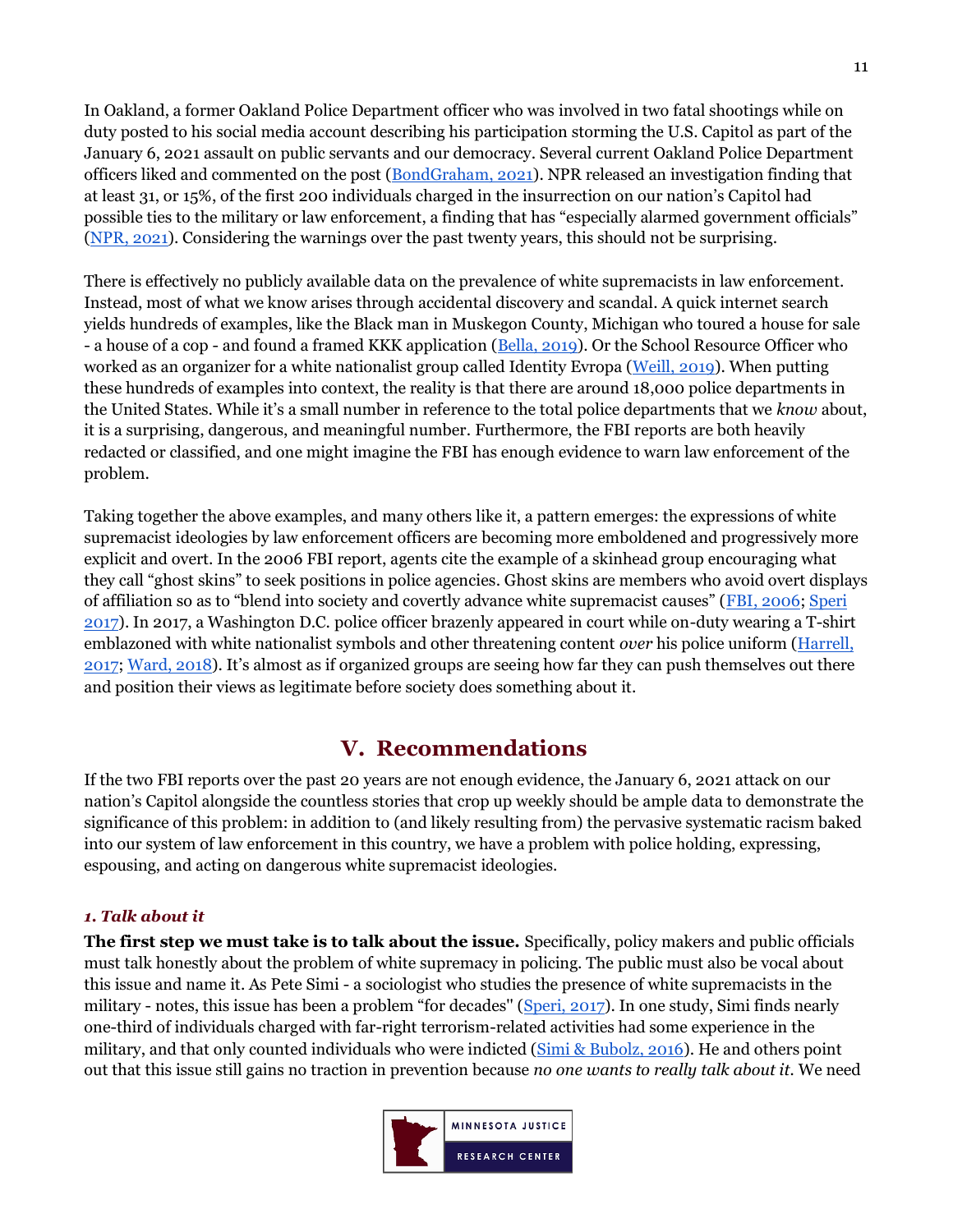to use and grapple with definitions of terms like white supremacy. We need to explore uncomfortable truths and histories. We must talk across the aisle and build bridges.

Some may argue that this approach is counterproductive. They may say naming the problem of white supremacy in policing, and especially exposing the problem's extent and reach, will make Black Americans even more distrustful of police. We disagree. To the contrary, we contend that appropriately naming and diagnosing the problem are essential starting points for communicating that the issue is being taken seriously, and that there is a commitment to addressing it. Communities have long had these conversations. But if public officials in particular show that they are willing to call the problem by its name and stop it from growing in the shadows for 20 more years, we will take a first step toward increasing trust.

The good news is that we are in the very beginning stages of this process. For example, in their first 100 days of office, the new Biden-Harris administration will sign an executive order aimed at "rooting out systemic racism" ([The White House, 2021](https://www.whitehouse.gov/briefing-room/statements-releases/2021/01/20/fact-sheet-president-elect-bidens-day-one-executive-actions-deliver-relief-for-families-across-america-amid-converging-crises/)). In his examination of what he calls the "living histories of white supremacist policing," scholar Geoff [Ward \(2018\)](https://www.cambridge.org/core/journals/du-bois-review-social-science-research-on-race/article/living-histories-of-white-supremacist-policing/E2503031AD0D2A85B464E56D44930166) points out that recently, even prominent U.S. law enforcement authorities like FBI Director James Comey in 2015 and President of the International Association of Chiefs of Police (IACP) Terrance Cunningham in 2016 have advocated coming to terms with histories of racist police violence. In 2021, the attorney general nominee for the United States vowed to make "the prosecution of white supremacists and others who stormed the Capitol on January 6th" his top priority [\(Hymes & McDonald, 2021\)](https://www.cbsnews.com/news/merrick-garland-attorney-general-confirmation-hearing-capitol-riot/). In an op-ed for the Houston Chronicle, Chief of Houston Police and the President of Major Cities Chiefs Association, Art Acevedo, encouraged "American patriots" to confront racism, white supremacy, and authoritarianism in examining the law enforcement response to the January 2021 attack on the Capitol [\(Acevedo, 2021\)](https://www.houstonchronicle.com/opinion/outlook/article/Acevedo-We-need-a-national-commission-to-15868596.php).

In Minnesota, community members in Duluth are grappling with the horrific lynching of Isaac McGhie, Elmer Jackson, and Elias Clayton (who were falsely accused of raping a white woman) one hundred years after it happened. Using the term "ritualized white supremacy" to describe the killings, community members erected a monument and have been pushing for public conversations and reconciliation including examining the role of law enforcement in allowing those killings to occur. In 2020, Governor Tim Walz granted the first posthumous pardon in the state of Minnesota for Max Mason, the innocent man arrested and convicted of the crime that McGhie, Jackson, and Clayton were lynched for [\(Kraker,](https://www.mprnews.org/story/2020/06/15/we-never-solved-the-problem-echoes-of-1920-duluth-lynching-persist-as-city-marks-centennial) 2020).

Taken together, these public officials are all taking an important first step in using the language of white supremacy and reckoning with the historical legacy of white supremacy in policing. The next step is to reckon with the continuing contemporary issue.

### <span id="page-11-0"></span>*2.Conduct more research on white supremacy in policing*

**We need accessible data on both white supremacy in law enforcement and racial bias in policing more broadly.** Another benefit of engaging in more meaningful conversations about white supremacy in policing is that we will likely begin to address root causes of the issue. As researchers, we value and seek data to understand and discuss an issue with as much clarity as possible. While a plethora of examples highlight the *presence* of the problem, we still do not know much about the *nature* of the problem.

Some research projects (like The [Plain View Project\)](https://www.plainviewproject.org/) are beginning this work, collecting data on incidents in which law enforcement officers express white supremacist ideologies. However, the FBI reports on the subject are classified or heavily redacted, and most of the evidence we have are from incidents significant

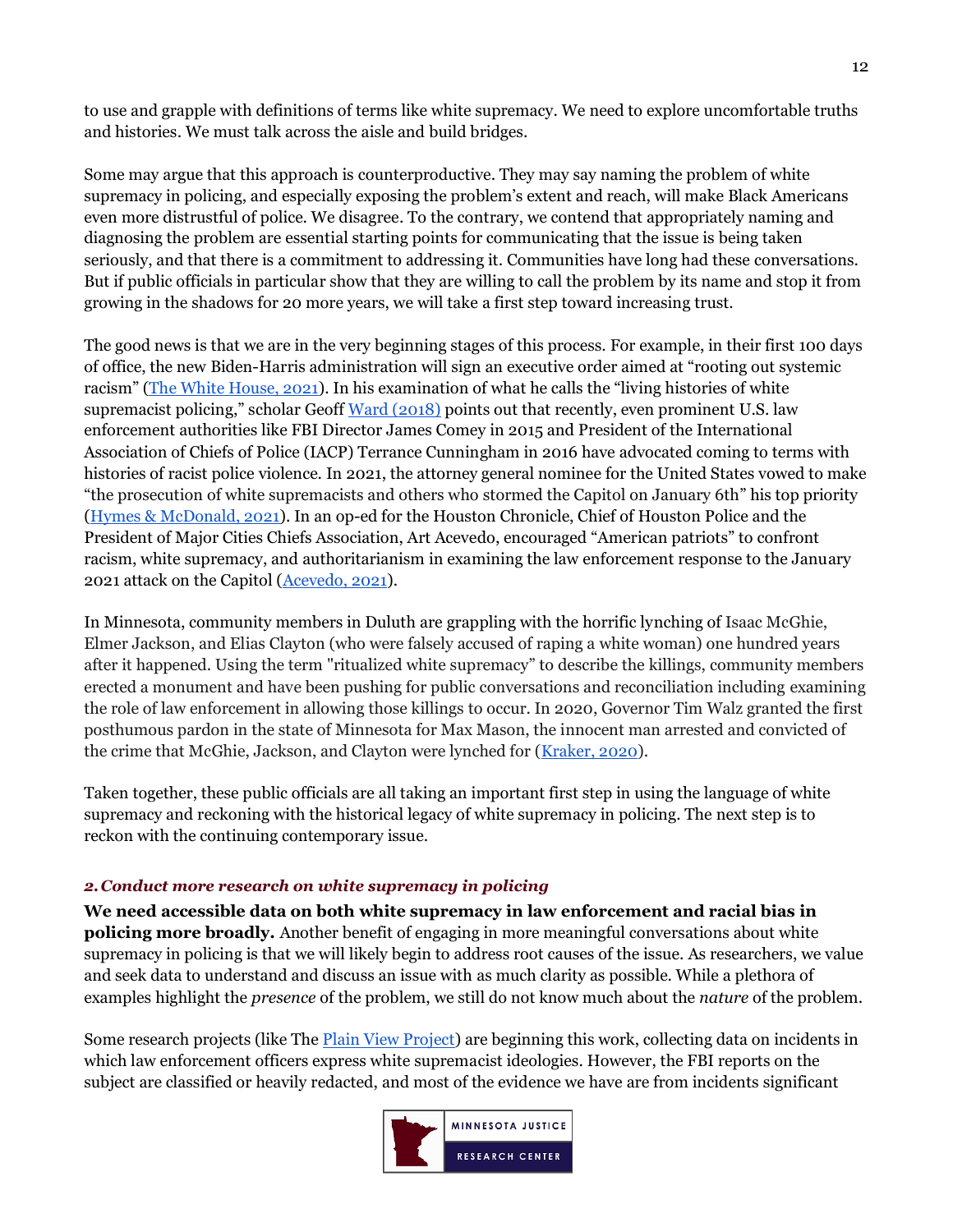enough to cause an investigation and news story. Researchers must examine both the prevalence and the nature of the relationship between law enforcement and white supremacy both directly (for example, collecting data on the number of police officers with white supremacist affiliations or conducting research on hiring and licensing practices in police departments) and indirectly (for example, studying and exploring the frequency and type of white supremacist ideologies in police-community interactions). More research also needs to be done to explore the prevalence and effectiveness of any existing remedies in police departments to address the issue of white supremacy.

In the wake of the killing of George Floyd in Minneapolis in 2020, the Minnesota Legislature passed several reforms aimed at improving accountability and strengthening data sharing policies. Among other reforms, [HF1](https://www.revisor.mn.gov/bills/text.php?session=ls91&number=HF1&session_number=2&session_year=2020&version=list) requires the Peace Officers Standards and Training (POST) Board to create a centralized database of officer misconduct complaints [\(Cook, 2020\)](https://www.house.leg.state.mn.us/SessionDaily/Story/15394). This kind of database is a critical first step in conducting more research and analyzing the role of white supremacist ideologies in officer misconduct complaints. However, the scope of this database would need to be expanded to include the issue at hand.

To understand the urgent issue of white supremacists in policing alongside the messier and critical root cause of this issue - pervasive structural racism in America - we also need access to publicly available data on policing and race. Because racial bias is baked into how we police and understand crime, one significant issue preventing us from understanding the nuances of the relationship between race and policing is what scholar Philip Atiba Goff calls "a denominator problem." Crime data is often used as a baseline, or a denominator, when trying to understand racial bias in policing. Some argue, for example, since more crimes are committed in Black communities, that the overpolicing of Black communities is not about bias or white supremacy but is a response to crime.

One of the problems with this argument, as Goff explains, is that "what we choose to make a crime is deeply influenced by the racial legacies of the United States and the ways in which we create conditions for crime" [\(Klein, 2020\)](https://www.vox.com/2020/9/15/21437156/police-racial-bias-shootings-the-ezra-klein-show). We know, for example, that if police officers assault Black Americans at a rate four times greater than white Americans and kill Black men at a rate 2.5 times greater than white men [\(Peeples, 2020\)](https://www.nature.com/articles/d41586-020-01846-z), that's clearly a problem. In Minneapolis, Black people are 8.7 times more likely and Native Americans are 8.6 times more likely than white people to be arrested for low-level offenses [\(ACLU, 2015\)](https://www.aclu.org/issues/racial-justice/race-and-criminal-justice/picking-pieces). However, as researchers we actually cannot currently say with data whether that's a problem solely with police bias, a problem inextricably tied to legacies of white supremacy, discrimination, and racist policies in other social sectors (e.g. housing and education), or more likely both.

### <span id="page-12-0"></span>*3.Take action*

In addition to collecting more rigorous data on the nature of the relationship between race and police more broadly, we must address the urgent issue of white supremacist infiltration in law enforcement. **One place to take action is to prohibit the licensure of officers who have associations with white supremacist groups or who express these ideologies.** It is also important to note that decisive action can mean putting policies and programs into place *now* and creating a plan to tackle the larger issue moving forward, knowing that none of this will be solved overnight.

What has been done to address this thus far? The FBI intelligence assessment in 2006 recommended that a national screening procedure be adopted to challenge the growing concerns about white supremacist affiliations within local police departments, but this was never implemented ( $Purdue, 2020$ ). In examining this directly, the FBI report from 2015 noted that, a decade after the first report, the "vast majority" of law

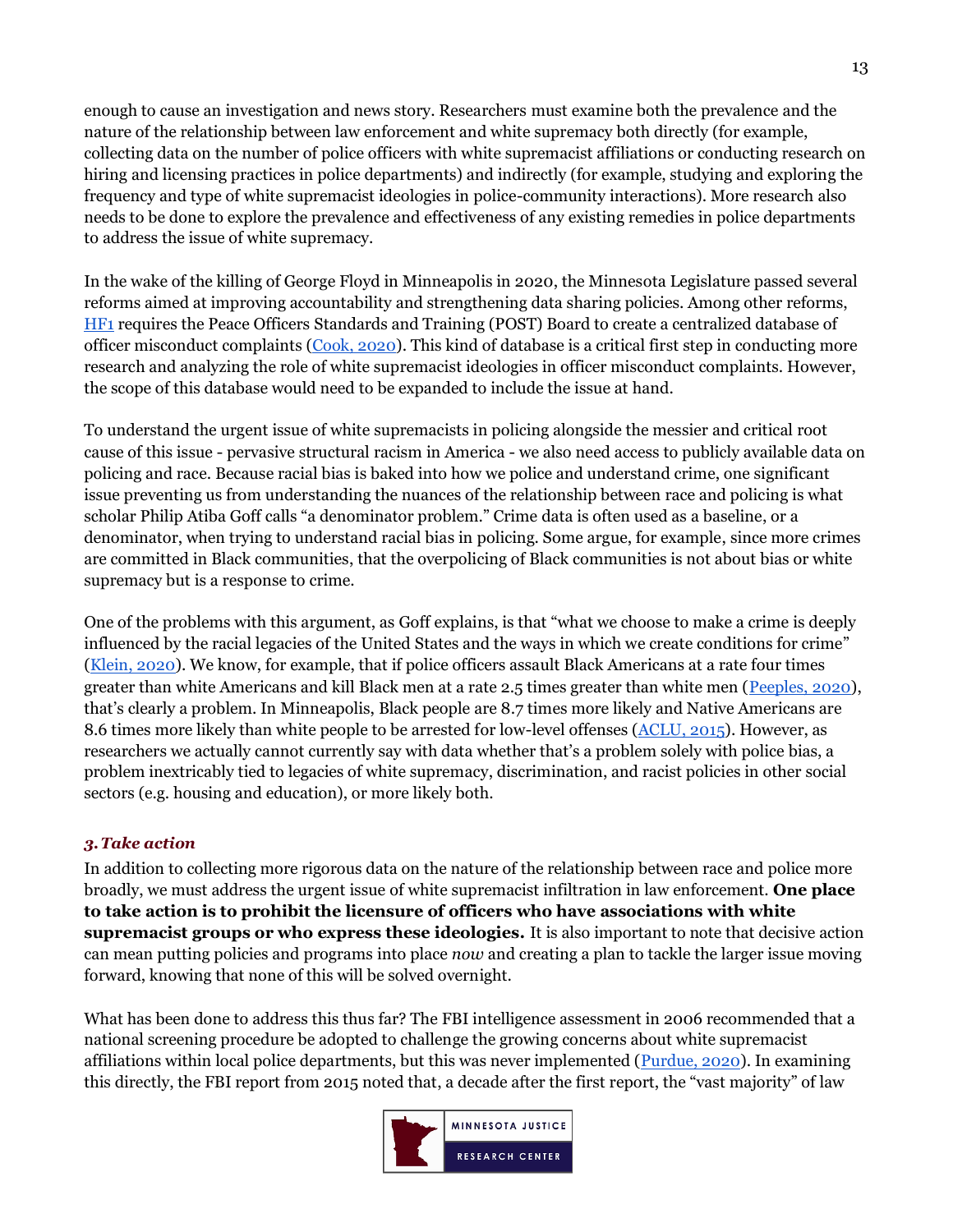enforcement agencies still had no clear process in place to screen recruits and in fact turned a blind eye to those with dubious ideologies and beliefs [\(Purdue, 2020\)](https://www.opendemocracy.net/en/countering-radical-right/other-epidemic-white-supremacists-law-enforcement/).

The team at Reveal brought hundreds of examples from their investigation to the awareness of police departments. However, they received varying levels of responses, echoing the FBI report noting that "no single code of conduct or ethics policy governs the thousands of jurisdictions in the U.S. that employ police officers" and that "different law enforcement agencies have widely differing standards for the behavior they accept from their personnel" ([Carless and Corey, 2019\)](https://revealnews.org/article/inside-hate-groups-on-facebook-police-officers-trade-racist-memes-conspiracy-theories-and-islamophobia/).

Do law enforcement officials view white supremacy as a problem they need to act on? In an in-depth study surveying 37 of the 50 state police agencies in the county, [Freilich and colleagues \(2010\)](https://www.tandfonline.com/doi/abs/10.1080/09546550902950324) found that police rated the top extremist threat as Islamic jihadists. However, the survey also found that the states listed KKK groups as the second highest in number on average known to exist in each state (after Islamic extremists) but near the bottom of the list of threats of concern. Furthermore, researchers found that the perception of threat did not correlate with the groups they documented as being active in both legal and illegal activities: racist skinheads and neo-Nazis were reported to have a higher average number of involvement in activities, criminal incidents, and arrests. Finally, this kind of data collection is critical but a decade old, and the perceptions of threat may shift over time, especially now given the events of January 6th, 2021. (One older similar study from 1995 found police chiefs across the country rated anti-abortion extremists as the greatest threat). Again, more and better data on the actual threat of organizations would be useful here.

In 2016, Minneapolis was selected as a pilot site for the [National Initiative for Building Community Trust](https://s3.trustandjustice.org/misc/National_Initiative_-_2016_Status_Report_-_Minneapolis.pdf)  [and Justice](https://s3.trustandjustice.org/misc/National_Initiative_-_2016_Status_Report_-_Minneapolis.pdf), a project out of the U.S. Department of Justice designed to "improve relationships and increase trust between communities and the criminal justice system and advance the public and scholarly understanding of the issues contributing to those relationships" ([trustandjustice.org,](https://s3.trustandjustice.org/misc/National_Initiative_-_2016_Status_Report_-_Minneapolis.pdf) 2016). The initiative involved three main interventions: enhancing procedural justice, reducing implicit bias, and fostering reconciliation.

Furthermore, some departments have acted when their officers expressed hateful views or affiliated with hate groups. The Oakland Police Department, for example, released a statement following the incident in which a former officer defended the attack on the Capitol noting that, if a current officer had made those statements, "they would be grounds for immediate initiation of a disciplinary investigation and could lead to termination" ([BondGraham, 2021\)](https://oaklandside.org/2021/01/07/former-oakland-police-officer-defends-capitol-mob-and-spreads-conspiracies-earning-likes-from-opd-officers/?fbclid=IwAR35s_6mA316MVooGAYkGisZm4ItqdltYNG5JHiiKmhhgzvN8eAeoNX11YQ). Law enforcement departments in Philadelphia, PA, Dallas, TX and Phoenix, AZ have policies around social media that prohibit off-duty employees from posting content that is biased or discriminatory [\(Hoerner & Tulsky, 2019\)](https://www.buzzfeednews.com/article/emilyhoerner/police-facebook-racist-violent-posts-comments-philadelphia).

As we think about what accountability looks like, the research shows us that "firings often lead to prolonged litigation, with dismissed officers claiming violations of their First Amendment speech and association rights" ([German \(2020\).](https://www.brennancenter.org/our-work/analysis-opinion/white-supremacist-links-law-enforcement-are-urgent-concern) In most instances, officers either challenge the dismissals in court, which leads to expensive and long trials, or are fired and then re-hired by other departments. Prosecuting police when they are backed by powerful unions is not only largely unsuccessful - a review of police union contracts across 600 U.S. cities found 84% imposed at least one barrier to holding police accountable - but requires significant resources and further erodes the public's trust ([Levin, 2020;](https://poseidon01.ssrn.com/delivery.php?ID=870067088114085012028084080067078108058045018002021023103090073113114126022085082007037114118031122002109098127088017004091088057019039084049112101078072127020004090002021086120021094099081094019016069071072085018118095115018116003115102072028030103026&EXT=pdf&INDEX=TRUE) [Campaign Zero, 2016\)](https://www.joincampaignzero.org/contracts).

Recently, the Minnesota's Board of Peace Officer Standards and Training (POST) has begun to explore standards around licensing related to "non-criminal" conduct or behavior that might preclude someone from

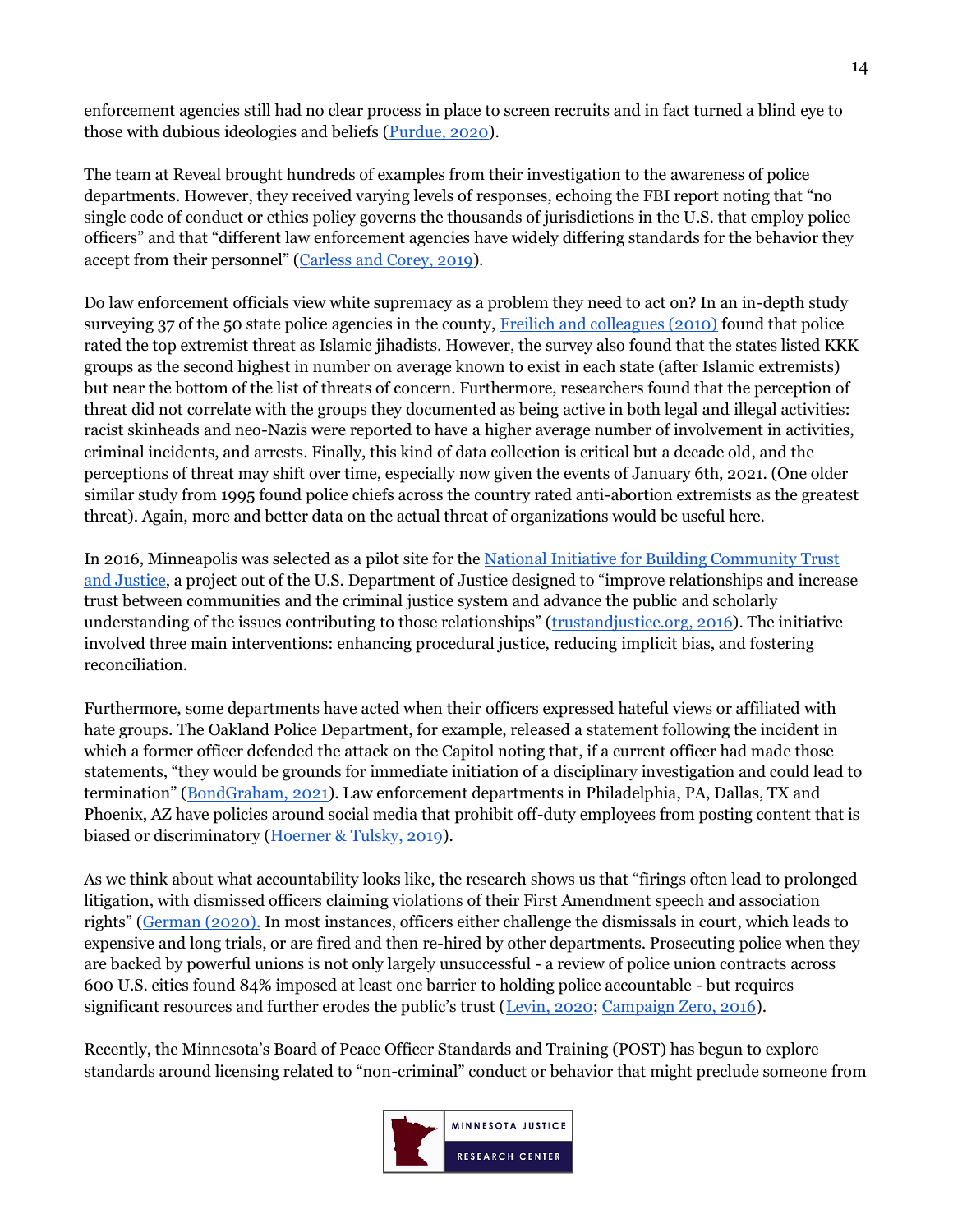earning or maintaining a license. When asked whether group affiliation might be a reason to reject a license approval, the Chief of Police of Mendota Heights and POST Board Chairperson Kelly McCarthy was quoted as saying, "If we want public trust we have to be vigilant… for the obvious hate groups, the obvious real extremism, I think that is a licensure issue" ([Chaloux, 2021\)](https://kstp.com/news/minnesota-law-enforcement-oversight-post-board-taking-closer-look-standards-for-those-officers-who-wear-badge/5992634/). This sounds promising.

Furthermore, at the Minnesota Capitol, Representative Cedrick Frazier recently introduced House File 593 which would prohibit Minnesota peace officers from affiliating with, supporting, or advocating for white supremacist groups, causes, or ideologies. The bill narrowly passed through committee with a vote of 11 for and 7 against. This is an example of progress, but the narrow support shows significant hurdles.

## <span id="page-14-0"></span>*4.Evaluate and assess*

Finally, **as these policies take shape, we must also put evaluation plans in place to determine if and how they work.** There are many instances, both in the criminal legal context and in social systems more broadly, of interventions and solutions that are well-meaning but ineffective. As mentioned above, when we act, we need to also set out a plan for next steps and longer-term change, part of which involves determining the metrics we should be assessing to explore whether our work is achieving the change we want to see.

For example, in considering bias more broadly in policing, we have seen police departments attempting to take action through the implementation of implicit bias training to increase trust between police departments and communities. Now, as these attempts become more frequent, scholars have studied outcomes and learned that training is only effective when evidence-based [\(Richardson & Goff, 2015;](https://papers.ssrn.com/sol3/papers.cfm?abstract_id=2554003) [Wood,](https://www.pnas.org/content/117/18/9815/tab-article-info)  [Tyler, & Papachristos, 2020;](https://www.pnas.org/content/117/18/9815/tab-article-info) [Zhang, 2015\)](https://www.wired.com/2015/08/police-training-seriously-lacking-actual-science/). Psychologist Jennifer Eberhardt, an expert in implicit bias, points out that we must go beyond implicit bias training in policing and "focus on changing the conditions that promote bias rather than simply providing knowledge to people about bias" ([Luscombe, 2020\)](https://time.com/5849172/police-racial-bias/). White supremacist infiltration certainly promotes bias in departments. We've learned that simply conducting any implicit bias training is not an effective way to tackle implicit bias in police departments.

In addition, the [National Initiative for Building Community Trust and Justice](https://s3.trustandjustice.org/misc/National_Initiative_-_2016_Status_Report_-_Minneapolis.pdf) project described above concluded in 2019 and the Urban Institute conducted evaluation research on the outcomes of the interventions. Researchers found that in Minneapolis, there were no significant differences in any of the police administrative outcome measures they examined: violent and property crime rates did not change, and use-of-force did not decrease and remained disproportionately high for Black Minnesotans [\(Lawrence et](https://www.urban.org/research/publication/impact-national-initiative-building-community-trust-and-justice-police-administrative-outcomes/view/full_report)  [al., 2019\)](https://www.urban.org/research/publication/impact-national-initiative-building-community-trust-and-justice-police-administrative-outcomes/view/full_report). Work like this was a good first step, but we must investigate why it did not work as hoped and continue to address this issue.

<span id="page-14-1"></span>Taking these and many lessons like them, we must act and take meaningful and rigorous steps to assess whether and how processes are effective (like addressing licensure for example) in reducing white supremacist infiltration of police.

## **VI. Challenges to Implementing Recommendations**

In examining what it might look like to discuss the issue, we anticipate political pushback. The issue of race has been rendered deeply partisan in our current national dialogue. Conversations around race and policing often quickly turn to conversations around criminality and crime rates. Furthermore, discussing white

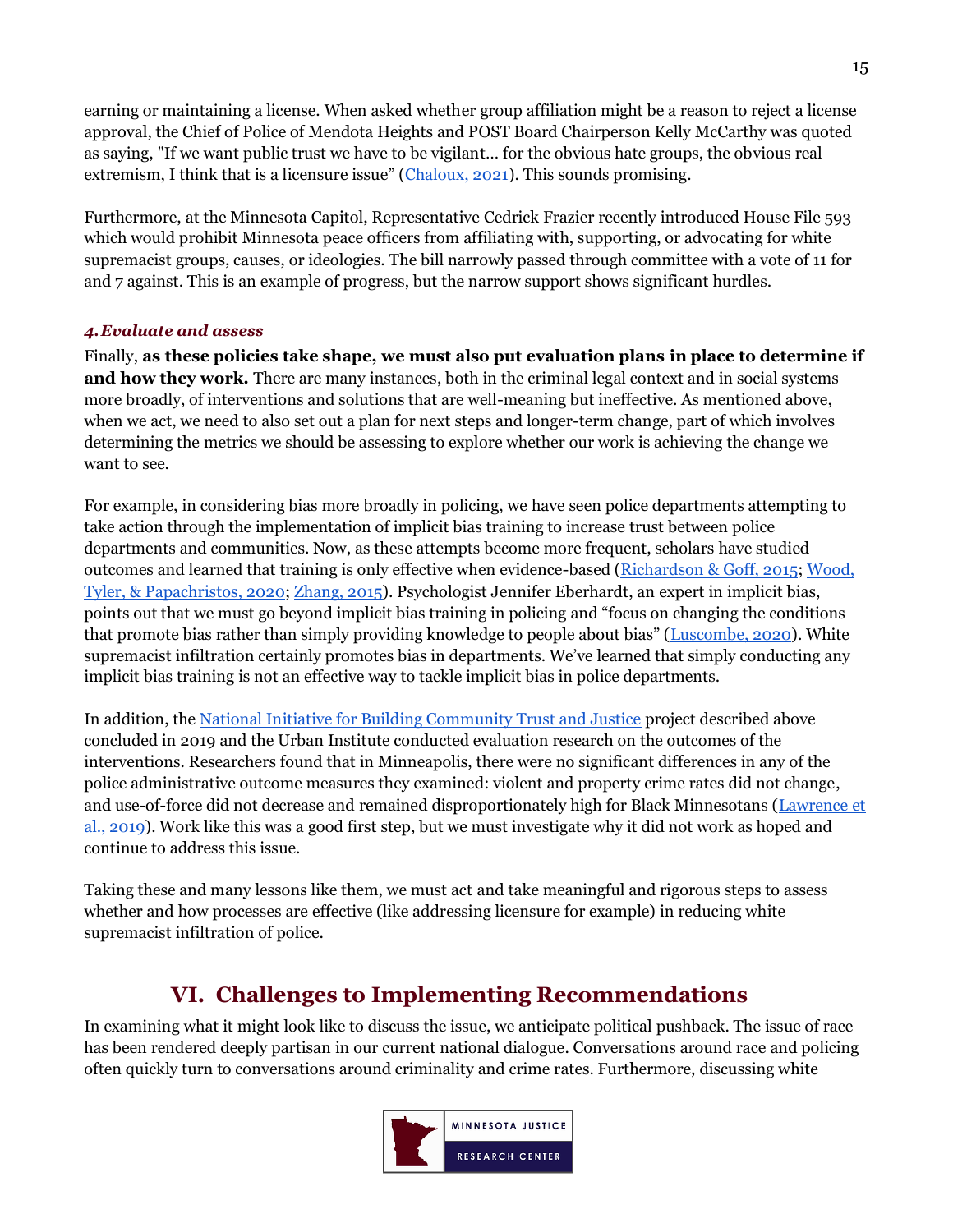supremacy as a problem requires conversations about definitions which are challenging and portrayed as politically fraught. These hurdles should not preclude these efforts but should be considered when engaging in dialogue in order to practice "bridging," as scholar john a. powell explains, focusing on the end goal - like increasing trust - to avoid the barriers of political differences.

In exploring whether we could collect more data on race and policing, we realize significant structural policies must shift to prioritize accountability and allow the public access to policing data. [The Center for](https://policingequity.org/what-we-do/research/the-science-of-justice-race-arrests-and-police-use-of-force)  [Policing Equity](https://policingequity.org/what-we-do/research/the-science-of-justice-race-arrests-and-police-use-of-force) (CPE) holds the largest database on racial bias in policing - the National Justice Database and engages in a collaborative process with law enforcement agencies to collect their departmental data and apply a rigorous analytic framework to examine equity in police practices. Dr. Philip Goff, CEO of the CPE, explains that, despite this important work, the public still does not have access to the kind of critical data we need to understand discrimination and police-community relations more broadly. Specifically, if we want to understand what police do and how it relates to race, we need access to data around police contact that we currently lack in most cities [\(Klein, 2020\)](https://www.vox.com/2020/9/15/21437156/police-racial-bias-shootings-the-ezra-klein-show).

Finally, in examining whether we can take action and issue policies to prevent those with white supremacist ideologies from entering law enforcement, we recognize two main hurdles that policy makers may face. A paradigmatic argument against taking action for individual's ideologies is the use of the First Amendment. This pushback happens even at the highest level of law enforcement. In June 2019, when the FBI counterterrorism chief Michael McGarrity was asked about whether he was concerned about white supremacist infiltration, he said he "would be suspect of white supremacist police officers, but that their ideology was a First Amendment–protected right" ([German, 2020\)](https://www.brennancenter.org/our-work/analysis-opinion/white-supremacist-links-law-enforcement-are-urgent-concern).

Ironically, the 2006 report addresses this concern by summarizing Supreme Court precedent on the issue: "Although the First Amendment's freedom of association provision protects an individual's right to join white supremacist groups for the purposes of lawful activity, the government can limit the employment opportunities of group members who hold sensitive public sector jobs, including jobs within law enforcement, when their memberships would interfere with their duties" ([FBI, 2006\)](http://s3.documentcloud.org/documents/402521/doc-26-white-supremacist-infiltration.pdf). Most courts have upheld dismissals of police officers who have affiliated with racist or militant groups, following Supreme Court decisions limiting free speech rights for public employees to matters of public concern. Several legal cases hold this precedent as well.

The second critical hurdle that policy makers will likely have to address is the question of affiliation. Here, the lack of data poses a challenge in understanding the nature of affiliations with white supremacist group and expression of white supremacist ideologies. Based on the evidence at hand, as [Johnson \(2020\)](https://www.wedontowenobody.com/wp-content/uploads/2019/09/lcb231article2johnsonpdf.pdf) points out, "Officers who have such beliefs are easier than ever to identify as a result of social media, text messages, emails and internet presence." The threshold for determining affiliation will likely have to be fleshed out at a local level, but one might consider participation (in online forums, in white supremacist organizations, etc.) a starting point as have many of the investigations cited in this report.

Another side to the affiliation coin is the question of affiliation to other extremist groups: if we are discussing, collecting data on, and creating policies to address the presence of white supremacists, what about Black separatists? Or animal extremists? The reality is all the evidence we have shows that simply is not the problem. The 2006 FBI report is titled, "[White Supremacist Infiltration of Law Enforcement,](http://s3.documentcloud.org/documents/402521/doc-26-white-supremacist-infiltration.pdf)" and no similar report exists to warn police of Black separatists groups or any other groups.

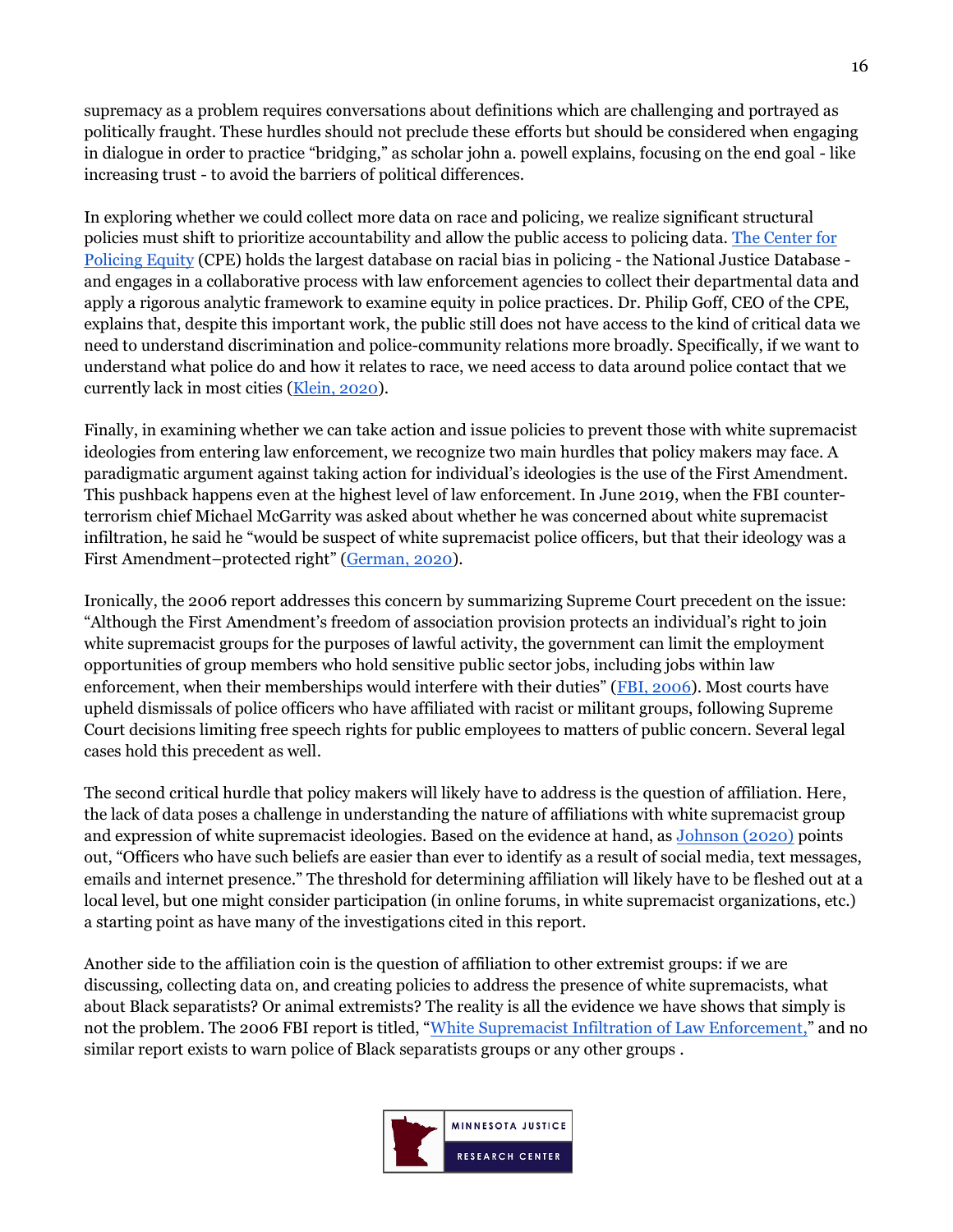## **VII. A Call to Action: Transparency for Trust**

<span id="page-16-0"></span>Where does this leave us? With increased dialogue, data, and action on the issue of race in policing more broadly, we will ultimately increase transparency in the work of public safety. As we circle back to the psychology of trust, we know that we need transparency to develop trust in both systems and individuals.

The importance of transparency has received increasing support from organizations and individuals who bring different perspectives to the work. For example, the International Association of Chiefs of Police, among other law enforcement organizations, has advanced the concept of *procedural justice* as "a critical strategy for building trust and legitimacy in communities and within law enforcement organizations" [\(Holihen](https://www.policechiefmagazine.org/procedural-justice-a-training-model-for-organizational-level-change/?ref=c4860f070eb5280fecb602740af70a30) et al., n.d.). One of the four pillars of procedural justice is transparency. The IACP highlights the importance of transparency in policing.

Thus, transparency of affiliations and ideologies that directly affect the ability for a police officer to ensure public safety and enforce the law in an equitable, just, and humane manner is necessary to build legitimate trust from the community. While the work to root out racism's grip on society will require massive cultural shifts, rooting out the *explicit links* between individuals' white supremacist ideologies and our law enforcement appears to be a first step. We must continue talking about white supremacy as a serious and dangerous issue in policing. We need better and more data on the issue. And we must act now, not in 20 years, to address this issue. We must rigorously evaluate our efforts and continue this work. Trust in police is a clear challenge. If we can agree that trust is important - trust in our current system of law enforcement and in whatever our future systems of public safety look like - we must begin to address the role of white supremacy.

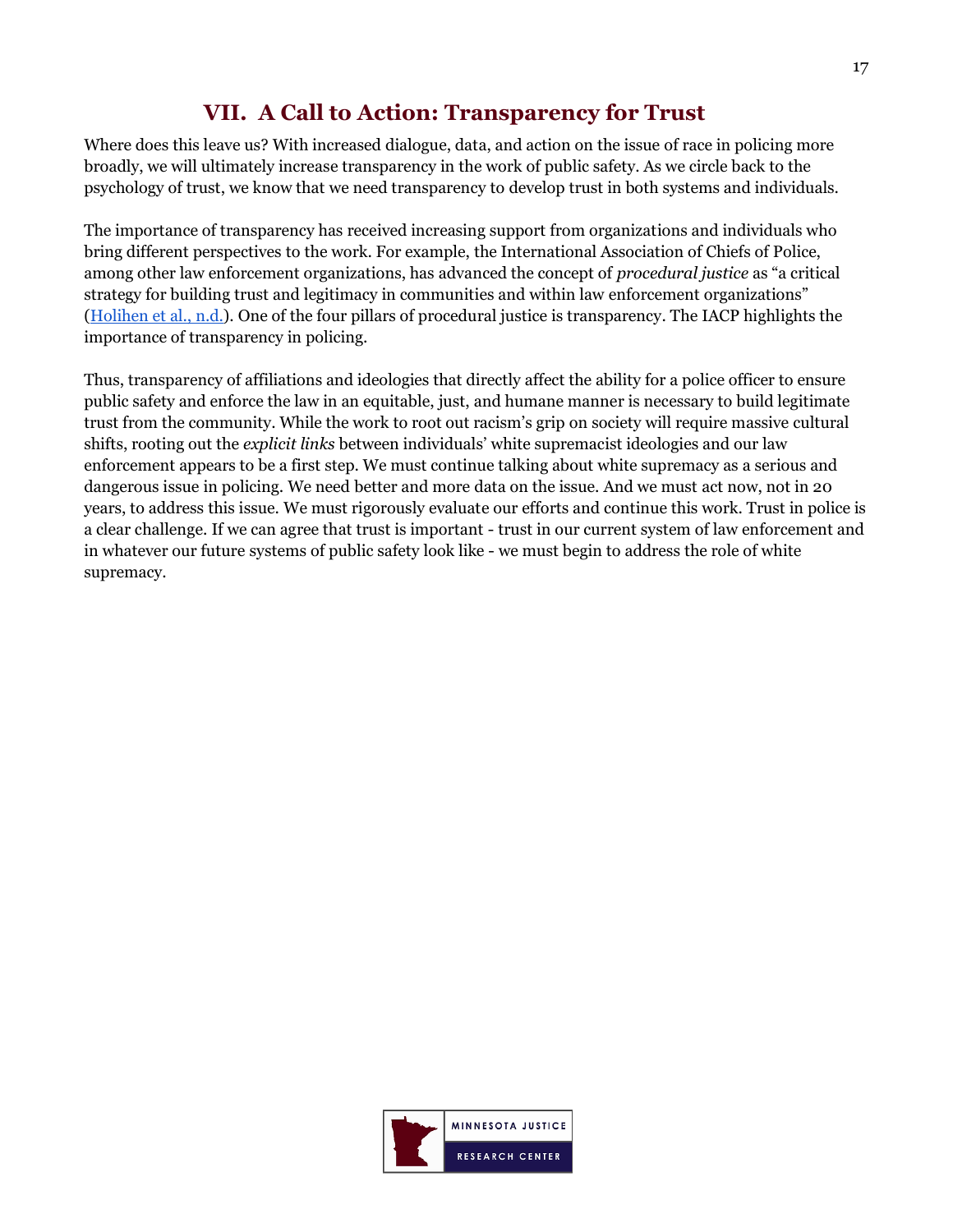## **VIII. References**

- <span id="page-17-0"></span>Acevedo, A. (2021, January 13). *Houston Police Chief Art Acevedo: Investigate the failure of law enforcement during Capitol riot.* Houston Chronicle. [https://www.houstonchronicle.com/opinion/outlook/article/Acevedo-We-need-a-national](https://www.houstonchronicle.com/opinion/outlook/article/Acevedo-We-need-a-national-commission-to-15868596.php)[commission-to-15868596.php](https://www.houstonchronicle.com/opinion/outlook/article/Acevedo-We-need-a-national-commission-to-15868596.php)
- ACLU (2015). *Picking up the Pieces: A Minneapolis Case Study*. [https://www.aclu.org/issues/racial](https://www.aclu.org/issues/racial-justice/race-and-criminal-justice/picking-pieces)[justice/race-and-criminal-justice/picking-pieces](https://www.aclu.org/issues/racial-justice/race-and-criminal-justice/picking-pieces)
- ADL. (n.d.) *White Supremacy*. Anti-Defamation League. [https://www.adl.org/resources/glossary](https://www.adl.org/resources/glossary-terms/white-supremacy)[terms/white-supremacy](https://www.adl.org/resources/glossary-terms/white-supremacy)
- Bass, S. (2001). Policing Space, Policing Race: Social Control Imperatives and Police Discretionary Decisions. *Social Justice, 28*(1 (83)), 156-176[. http://www.jstor.org/stable/29768062](http://www.jstor.org/stable/29768062)
- Beliso‐De Jesús, A. M. (2019). The Jungle Academy: Molding White Supremacy in American Police Recruits. *American Anthropologist*, *122*(1), 143-156[. https://doi.org/10.1111/aman.13357](https://doi.org/10.1111/aman.13357)
- Bella, T. (2019, August 09). *A black man was about to buy a cop's house. Then, he found a KKK application in a bedroom.* Washington Post[. https://www.washingtonpost.com/nation/2019/08/09/black-man](https://www.washingtonpost.com/nation/2019/08/09/black-man-michigan-cop-kkk-house-suspension/)[michigan-cop-kkk-house-suspension/](https://www.washingtonpost.com/nation/2019/08/09/black-man-michigan-cop-kkk-house-suspension/)
- BondGraham, D. (2021, January 7). *Former Oakland police officer defends Capitol mob, spreads*  misinformation. The Oaklandside. [https://oaklandside.org/2021/01/07/former-oakland-police](https://oaklandside.org/2021/01/07/former-oakland-police-officer-defends-capitol-mob-and-spreads-conspiracies-earning-likes-from-opd-officers/?fbclid=IwAR35s_6mA316MVooGAYkGisZm4ItqdltYNG5JHiiKmhhgzvN8eAeoNX11YQ)[officer-defends-capitol-mob-and-spreads-conspiracies-earning-likes-from-opd](https://oaklandside.org/2021/01/07/former-oakland-police-officer-defends-capitol-mob-and-spreads-conspiracies-earning-likes-from-opd-officers/?fbclid=IwAR35s_6mA316MVooGAYkGisZm4ItqdltYNG5JHiiKmhhgzvN8eAeoNX11YQ)[officers/?fbclid=IwAR35s\\_6mA316MVooGAYkGisZm4ItqdltYNG5JHiiKmhhgzvN8eAeoNX11YQ](https://oaklandside.org/2021/01/07/former-oakland-police-officer-defends-capitol-mob-and-spreads-conspiracies-earning-likes-from-opd-officers/?fbclid=IwAR35s_6mA316MVooGAYkGisZm4ItqdltYNG5JHiiKmhhgzvN8eAeoNX11YQ)
- Brenan, M. (2020, August 12). *Amid Pandemic, Confidence in Key U.S. Institutions Surges.* Gallup. <https://news.gallup.com/poll/317135/amid-pandemic-confidence-key-institutions-surges.aspx>
- Campaign Zero (2016). *Fair Police Contracts.* CampaignZero.org. <https://www.joincampaignzero.org/contracts>
- Carless, W. & Corey, M. (2019, June 14). *To protect and slur: Inside hate groups on Facebook, police officers trade racist memes, conspiracy theories and Islamophobia.* Reveal from The Center for Investigative Reporting. [https://revealnews.org/article/inside-hate-](https://revealnews.org/article/inside-hate-%09groups-on-facebook-police-officers-trade-racist-memes-conspiracy-theories-and-%09islamophobia/) groups-on-facebook-police[officers-trade-racist-memes-conspiracy-theories-and-](https://revealnews.org/article/inside-hate-%09groups-on-facebook-police-officers-trade-racist-memes-conspiracy-theories-and-%09islamophobia/) islamophobia/
- Castle, T. (2020) "Cops and the Klan": Police Disavowal of Risk and Minimization of Threat from the Far-Right. *Critical Criminology.* <https://doi.org/10.1007/s10612-020-09493-6>
- Chaloux, E. (2021, January 28). *State law enforcement oversight board taking closer look at standards for those who wear the badge.* KSTP News 5[. https://kstp.com/news/minnesota-law-enforcement](https://kstp.com/news/minnesota-law-enforcement-oversight-post-board-taking-closer-look-standards-for-those-officers-who-wear-badge/5992634/)[oversight-post-board-taking-closer-look-standards-for-those-officers-who-wear-badge/5992634/](https://kstp.com/news/minnesota-law-enforcement-oversight-post-board-taking-closer-look-standards-for-those-officers-who-wear-badge/5992634/)

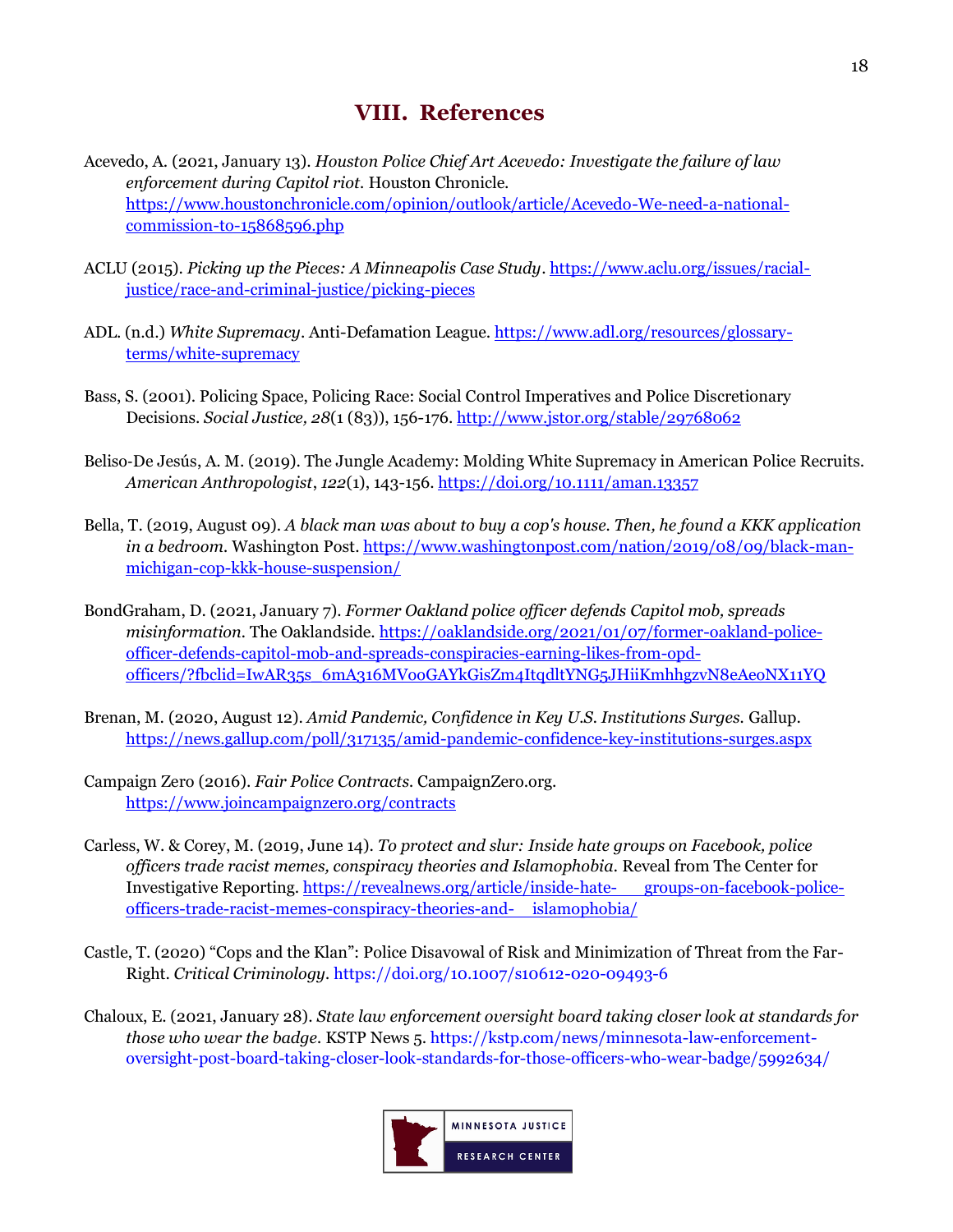- Chanen, D., Furst, R., & McKinney, M. (2013, December 31). *Two white Mpls. cops fired over racial slurs incident in Green Bay*. Star Tribune[. https://www.startribune.com/two-white-mpls-cops-fired-over](https://www.startribune.com/two-white-mpls-cops-fired-over-racial-slurs-incident-in-green-bay/234280301/)[racial-slurs-incident-in-green-bay/234280301/](https://www.startribune.com/two-white-mpls-cops-fired-over-racial-slurs-incident-in-green-bay/234280301/)
- Cook, M. (2020, July 21). *House, Senate agree to compromise police reform package.* Minnesota House of Representatives.<https://www.house.leg.state.mn.us/SessionDaily/Story/15394>
- Dawes, R.M. (1996*). House of Cards: Psychology and Psychotherapy Built on Myth*. Simon & Schuster.
- Downs, K. (2016, October 21). *FBI warned of white supremacists in law enforcement 10 years ago. Has anything changed?* PBS[. https://www.pbs.org/newshour/nation/fbi-white-supremacists-in-law](https://www.pbs.org/newshour/nation/fbi-white-supremacists-in-law-enforcement)[enforcement](https://www.pbs.org/newshour/nation/fbi-white-supremacists-in-law-enforcement)
- FBI. (2006, October 17). (U) White Supremacist Infiltration of Law Enforcement. <http://s3.documentcloud.org/documents/402521/doc-26-white-supremacist-infiltration.pdf>
- Freilich, J. D., Chermak, S. M., & Simone Jr., J. (2010). Surveying American State Police Agencies About Terrorism Threats, Terrorism Sources, and Terrorism Definitions. *Terrorism and Political Violence, 3,*  450-475.<https://doi.org/10.1080/09546550902950324>
- German, M. (2020, September 1). *White Supremacist Links to Law Enforcement Are an Urgent Concern.* Brennan Center. [https://www.brennancenter.org/our-work/analysis-opinion/white-supremacist](https://www.brennancenter.org/our-work/analysis-opinion/white-supremacist-links-law-enforcement-are-urgent-concern)[links-law-enforcement-are-urgent-concern](https://www.brennancenter.org/our-work/analysis-opinion/white-supremacist-links-law-enforcement-are-urgent-concern)
- Goff, P. A. (2021). Perspectives on Policing: Phillip Atiba Goff. *Annual Review of Criminology, 4,* 27-32. <https://doi.org/10.1146/annurev-criminol-093020-022549>
- Harrell, D. (2017, July 29). *A cop wore a shirt with a white supremacist symbol on it while on duty*. Miami Herald.<https://www.miamiherald.com/news/nation-world/national/article164370727.html>
- Hoerner, E. & Tulsky, R. (2019, July 23). *Cops Across The US Have Been Exposed Posting Racist And Violent Things On Facebook. Here's The Proof.* BuzzFeed News. [https://www.buzzfeednews.com/article/emilyhoerner/police-facebook-racist-violent-posts](https://www.buzzfeednews.com/article/emilyhoerner/police-facebook-racist-violent-posts-comments-philadelphia)[comments-philadelphia](https://www.buzzfeednews.com/article/emilyhoerner/police-facebook-racist-violent-posts-comments-philadelphia)
- Holihen K., Moe, C., Stamps, J., & Bradley, M. (n.d.). *Procedural Justice: A Training Model for Organizational-Level Change*. Police Chief Magazine. [https://www.policechiefmagazine.org/procedural-justice-a-training-model-for-organizational-level](https://www.policechiefmagazine.org/procedural-justice-a-training-model-for-organizational-level-change/?ref=c4860f070eb5280fecb602740af70a30)[change/?ref=c4860f070eb5280fecb602740af70a30](https://www.policechiefmagazine.org/procedural-justice-a-training-model-for-organizational-level-change/?ref=c4860f070eb5280fecb602740af70a30)
- House Hearing (2019, June 4). *Hearing before the subcommittee on civil rights and civil liberties of the committee on oversight and reform.* House of Representatives, One Hundred Sixteenth Congress, First Session. Serial No. 116-32. [https://www.govinfo.gov/content/pkg/CHRG-](https://www.govinfo.gov/content/pkg/CHRG-116hhrg36828/html/CHRG-116hhrg36828.htm)[116hhrg36828/html/CHRG-116hhrg36828.htm](https://www.govinfo.gov/content/pkg/CHRG-116hhrg36828/html/CHRG-116hhrg36828.htm)

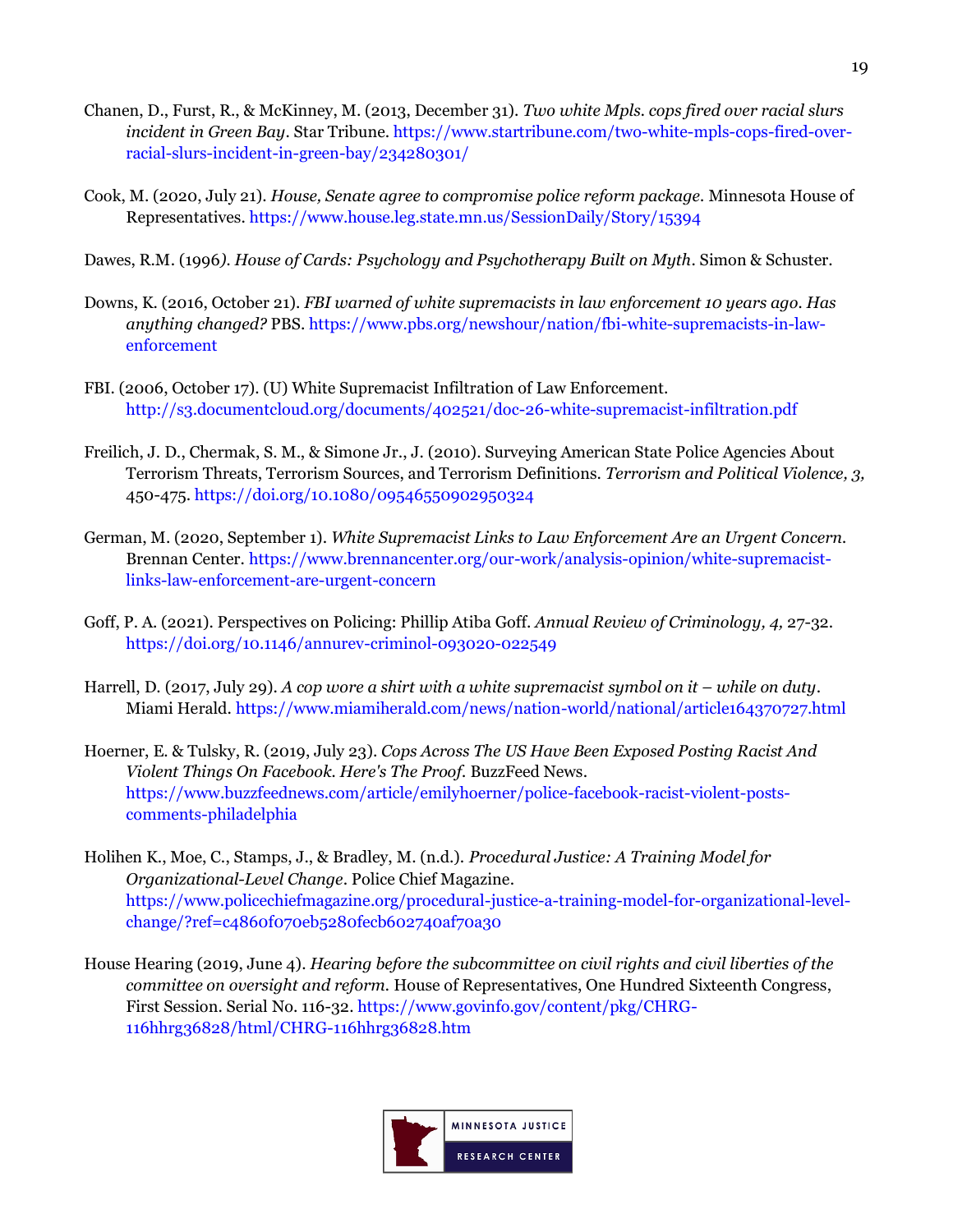- Hymes, C. & McDonald, C. (2021, February 21). *Merrick Garland to commit to overseeing "prosecution of white supremacists" who stormed Capitol.* CBS News. [https://www.cbsnews.com/news/merrick](https://www.cbsnews.com/news/merrick-garland-attorney-general-confirmation-hearing-capitol-riot/)[garland-attorney-general-confirmation-hearing-capitol-riot/](https://www.cbsnews.com/news/merrick-garland-attorney-general-confirmation-hearing-capitol-riot/)
- Johnson, V. B. (2019) KKK in the PD: White Supremacist Police and What to do About it. *Lewis & Clark Review, 23*(1), 205-261. Retrieved fro[m https://www.wedontowenobody.com/wp](https://www.wedontowenobody.com/wp-content/uploads/2019/09/lcb231article2johnsonpdf.pdf)[content/uploads/2019/09/lcb231article2johnsonpdf.pdf](https://www.wedontowenobody.com/wp-content/uploads/2019/09/lcb231article2johnsonpdf.pdf)
- Jones, J. M. (2020, August 12). *Black, White Adults' Confidence Diverges Most on Police.* Gallup. <https://news.gallup.com/poll/317114/black-white-adults-confidence-diverges-police.aspx>
- Klein, E. (2020, September 15). *Race, policing, and the universal yearning for safety.* Vox. <https://www.vox.com/2020/9/15/21437156/police-racial-bias-shootings-the-ezra-klein-show>
- Kraker, D. (2020, June 15) '*We never solved the problem': Echoes of 1920 Duluth lynching persist at centennial.* MPR News. [https://www.mprnews.org/story/2020/06/15/we-never-solved-the-problem](https://www.mprnews.org/story/2020/06/15/we-never-solved-the-problem-echoes-of-1920-duluth-lynching-persist-as-city-marks-centennial)[echoes-of-1920-duluth-lynching-persist-as-city-marks-centennial](https://www.mprnews.org/story/2020/06/15/we-never-solved-the-problem-echoes-of-1920-duluth-lynching-persist-as-city-marks-centennial)
- Kramer, R. M. (2009, June). *Rethinking Trust.* Harvard Business Review. <https://hbr.org/2009/06/rethinking-trust>
- Lake Research Partners, (2020, September 22). *National and Minnesota Poll Results Show Support for Reforms to Policing and Economic Policy.* Council for Minnesotans of African Heritage. [https://mn.gov/cmah/assets/Police%20Reform%20Poll%20Executive%20Summary\\_tcm32-](https://mn.gov/cmah/assets/Police%20Reform%20Poll%20Executive%20Summary_tcm32-448444.pdf) [448444.pdf](https://mn.gov/cmah/assets/Police%20Reform%20Poll%20Executive%20Summary_tcm32-448444.pdf)
- Lawrence, D. S., Vigne, N. L., Jannetta, J., & Fontaine, J. (2019) *Impact of the National Initiative for Building Community Trust and Justice on Police Administrative Outcomes.* Urban Institute. [https://www.urban.org/research/publication/impact-national-initiative-building-community-trust](https://www.urban.org/research/publication/impact-national-initiative-building-community-trust-and-justice-police-administrative-outcomes/view/full_report)[and-justice-police-administrative-outcomes/view/full\\_report](https://www.urban.org/research/publication/impact-national-initiative-building-community-trust-and-justice-police-administrative-outcomes/view/full_report)
- Levin, B. (2020). What's Wrong with Police Unions? *Columbia Law Review 1333 (2020), U of Colorado Law Legal Studies Research Paper, 20* (1)*.* <http://dx.doi.org/10.2139/ssrn.3469958>
- Luscombe, B. (2020, June 08*). She Wrote a Book About Bias. Here's How She Thinks Police Departments Should Approach Reform*. Time.<https://time.com/5849172/police-racial-bias/>
- Minnesota Department of Corrections. (2021, January 1). *Adult Prison Population Summary.* [https://mn.gov/doc/assets/Adult%20Prison%20Population%20Summary%201-1-2021\\_tcm1089-](https://mn.gov/doc/assets/Adult%20Prison%20Population%20Summary%201-1-2021_tcm1089-467125.pdf) [467125.pdf](https://mn.gov/doc/assets/Adult%20Prison%20Population%20Summary%201-1-2021_tcm1089-467125.pdf)
- Newkirk, V. R. (2017, October 06). *The Language of White Supremacy.* The Atlantic. <https://www.theatlantic.com/politics/archive/2017/10/the-language-of-white-supremacy/542148/>

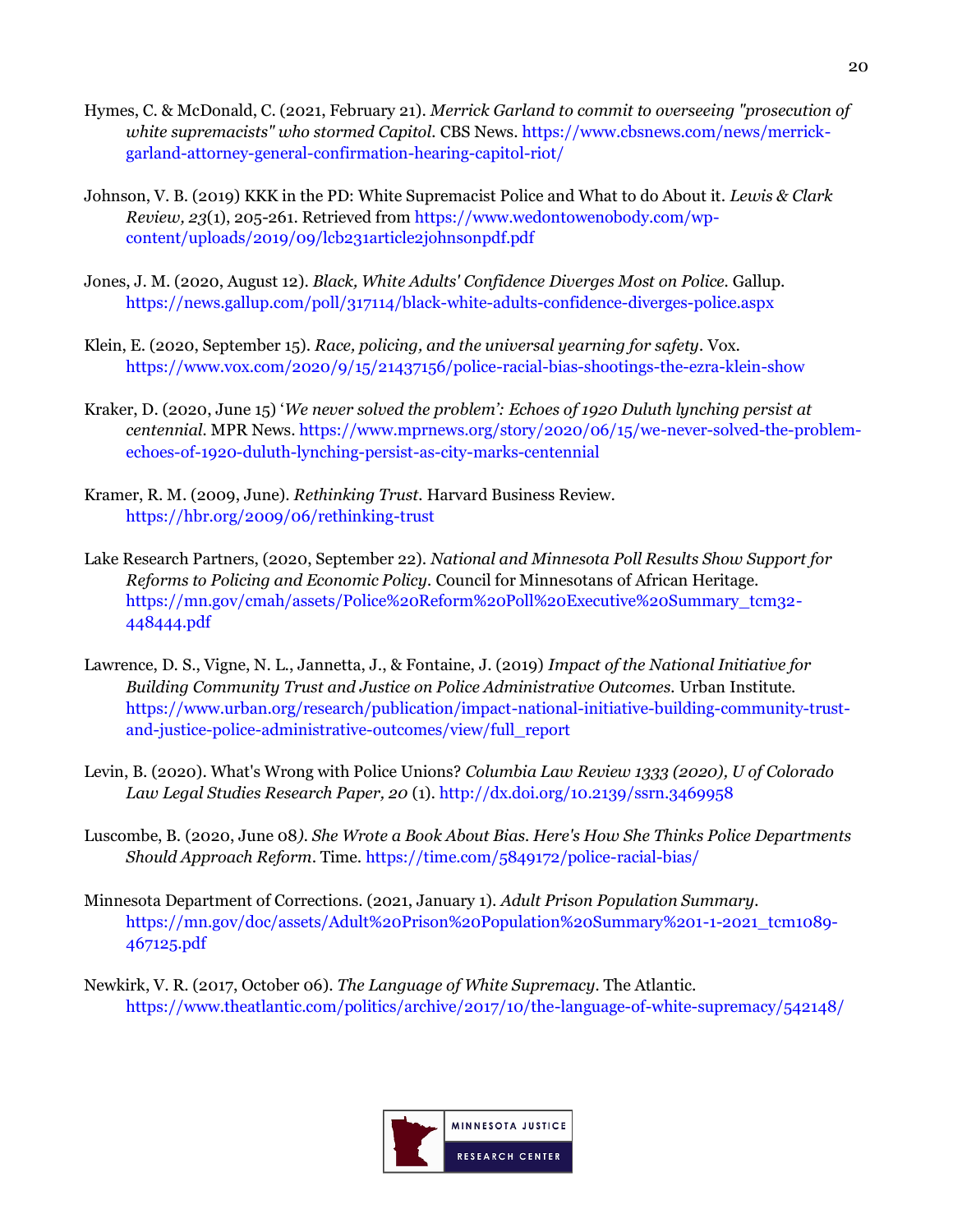- NPR (2021, February 24). *The Capitol Siege: The Arrested And Their Stories.* NPR. [https://www.npr.org/2021/02/09/965472049/the-capitol-siege-the-arrested-and-their](https://www.npr.org/2021/02/09/965472049/the-capitol-siege-the-arrested-and-their-stories?origin=NOTIFY)[stories?origin=NOTIFY](https://www.npr.org/2021/02/09/965472049/the-capitol-siege-the-arrested-and-their-stories?origin=NOTIFY)
- Ortiz, A. (2020, August 12). *Confidence in Police Is at Record Low, Gallup Survey Finds*. The New York Times.<https://www.nytimes.com/2020/08/12/us/gallup-poll-police.html>
- Peeples, L. (2020, June 19). *What the data say about police brutality and racial bias - and which reforms might work.* Nature.<https://www.nature.com/articles/d41586-020-01846-z>
- Phelps, M. S., Powell, A. J., & Robertson, C. E. (2020, November 17). *Over-Policed and Under-Protected: Public Safety in North Minneapolis.* CURA.<https://bit.ly/3dP2RJG>
- Purdue, S. (2020, August 06). *The other epidemic: White supremacists in law enforcement*. openDemocracy. [https://www.opendemocracy.net/en/countering-radical-right/other-epidemic](https://www.opendemocracy.net/en/countering-radical-right/other-epidemic-white-supremacists-law-enforcement/)[white-supremacists-law-enforcement/](https://www.opendemocracy.net/en/countering-radical-right/other-epidemic-white-supremacists-law-enforcement/)
- Richardson, L. S. and Goff, P. (2015). Interrogating Racial Violence. *Ohio State Journal of Criminal Law, 12*(Fall, 2014). Available at SSRN:<https://ssrn.com/abstract=2554003>
- Robinson, R. (2019, August 21). *We can't trust police to protect us from racist violence. They contribute to it.* The Guardian. [https://www.theguardian.com/commentisfree/2019/aug/21/police-white](https://www.theguardian.com/commentisfree/2019/aug/21/police-white-nationalists-racist-violence)[nationalists-racist-violence](https://www.theguardian.com/commentisfree/2019/aug/21/police-white-nationalists-racist-violence)
- Schulkin, D. (2020, June 1). *White Supremacist Infiltration of US Police Forces: Fact-Checking National Security Advisor O'Brien.* Just Security. [https://www.justsecurity.org/70507/white-supremacist](https://www.justsecurity.org/70507/white-supremacist-infiltration-of-us-police-forces-fact-checking-national-security-advisor-obrien/)[infiltration-of-us-police-forces-fact-checking-national-security-advisor-obrien/](https://www.justsecurity.org/70507/white-supremacist-infiltration-of-us-police-forces-fact-checking-national-security-advisor-obrien/)
- Simi, P. & Bubolz, B. F. (2016) Far Right Terrorism in the United States. In LaFree, G. & Freilich, J.D. (Eds.) The Handbook of The Criminology of Terrorism. (pp. 295-309) John Wiley & Sons, Inc. <https://doi.org/10.1002/9781118923986.ch19>
- Simon, J. (2007). *Governing Through Crime: How the War on Crime Transformed American Democracy and Created a Culture of Fear*. Oxford University Press.
- SPLC (1995). Extremists Pose Increasing Threat of Violence to Police, Other Public Officials. *Klan Watch Intelligence Report, 80,* 1, 3-7[. http://www.ncjrs.gov/App/publications/abstract.aspx?ID=172187](http://www.ncjrs.gov/App/publications/abstract.aspx?ID=172187)
- SPLC (n.d.). *White Nationalist.* Southern Poverty Law Center. [https://www.splcenter.org/fighting](https://www.splcenter.org/fighting-hate/extremist-files/ideology/white-nationalist)[hate/extremist-files/ideology/white-nationalist](https://www.splcenter.org/fighting-hate/extremist-files/ideology/white-nationalist)
- Speri, A. (2017, January 31). *The FBI Has Quietly Investigated White Supremacist Infiltration of Law Enforcement*. The Intercept. [https://theintercept.com/2017/01/31/the-fbi-has-quietly-investigated](https://theintercept.com/2017/01/31/the-fbi-has-quietly-investigated-white-supremacist-infiltration-of-law-enforcement/)[white-supremacist-infiltration-of-law-enforcement/](https://theintercept.com/2017/01/31/the-fbi-has-quietly-investigated-white-supremacist-infiltration-of-law-enforcement/)